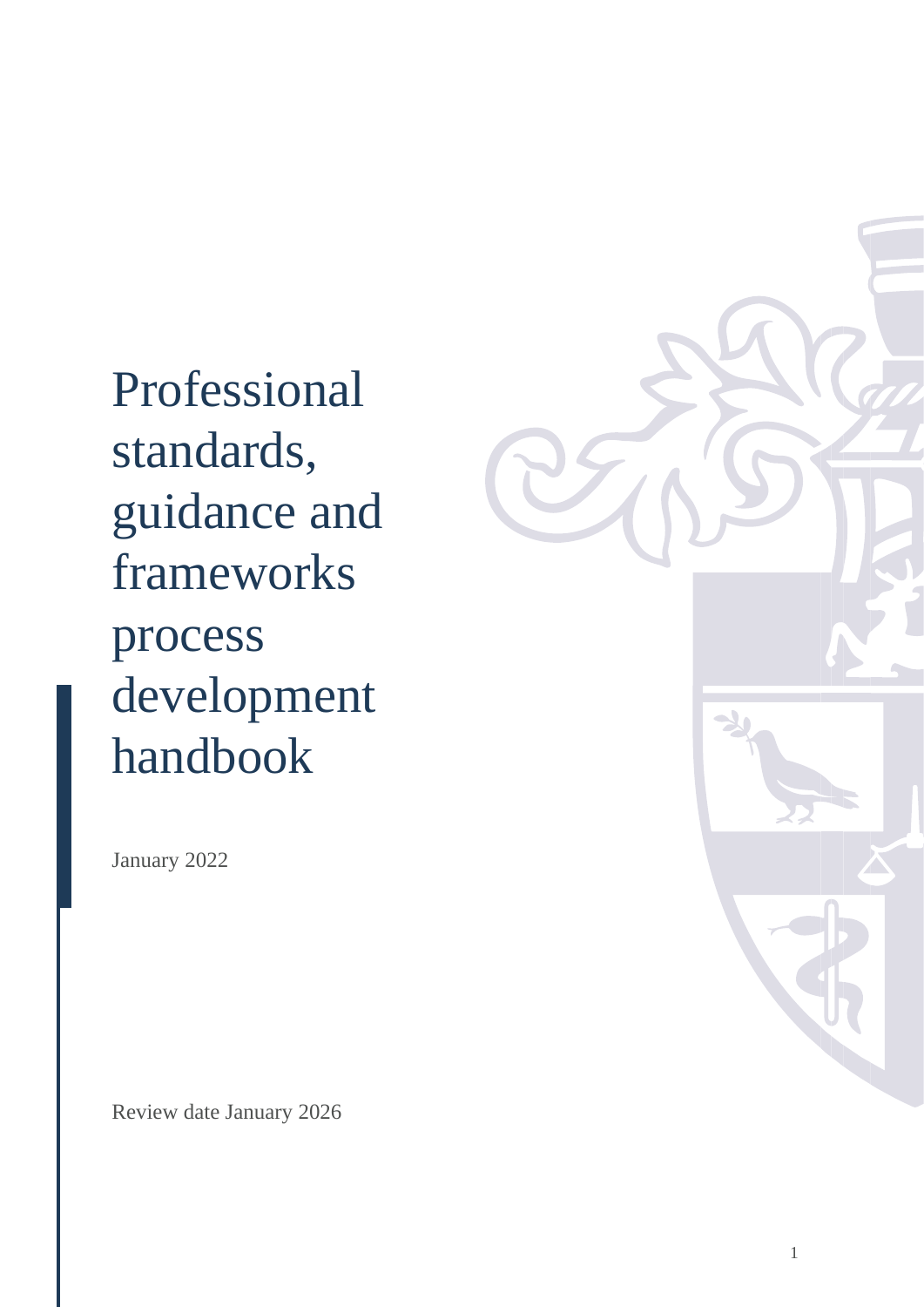## Contents

| 1. Identifying need to develop or review a professional standard, guidance or framework5 |    |
|------------------------------------------------------------------------------------------|----|
|                                                                                          |    |
|                                                                                          |    |
|                                                                                          |    |
|                                                                                          |    |
|                                                                                          |    |
|                                                                                          |    |
|                                                                                          |    |
|                                                                                          |    |
|                                                                                          |    |
|                                                                                          |    |
|                                                                                          |    |
|                                                                                          |    |
|                                                                                          |    |
|                                                                                          |    |
|                                                                                          |    |
|                                                                                          |    |
|                                                                                          | 14 |
|                                                                                          |    |
| Appendix A: Independent Professional Standard Steering group invite (example)16          |    |
|                                                                                          |    |
|                                                                                          |    |
| Appendix D: Professional standards development NICE checklist and gap analysis20         |    |
|                                                                                          |    |
|                                                                                          |    |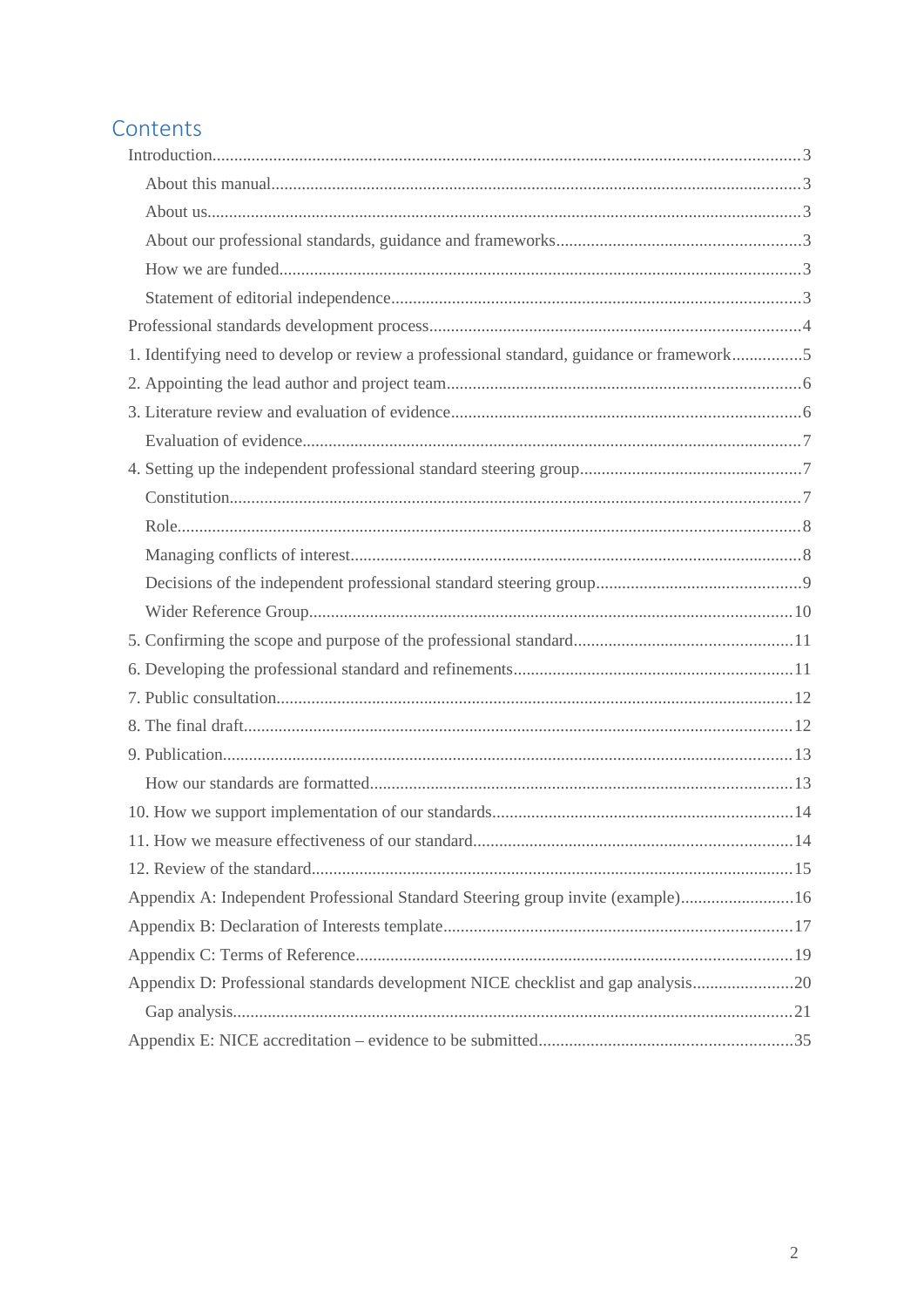# <span id="page-2-5"></span>Introduction

## <span id="page-2-4"></span>About this manual

This manual describes how the we develop professional standards.

The term 'standards' used throughout this document also refers to guidance and frameworks.

## <span id="page-2-3"></span>About us

We are the professional body for pharmacists in Great Britain constituted by Royal Charter. We represent all sectors of pharmacy in Great Britain and lead the support and development of the pharmacy profession including the advancement of science, practice, education and knowledge in pharmacy.

The structure and governance of our organisation is detailed in our governance handbook which is available [online.](https://www.rpharms.com/Portals/0/RPS%20document%20library/Open%20access/Governance%20documents/Governance%20Handbook%202017_18%20CURRENT.pdf?ver=2017-09-08-110105-270)

## <span id="page-2-2"></span>About our professional standards, guidance and frameworks

The objectives of our professional standards, guidance and frameworks are to:

- Describe good practice, systems of care or working.
- Provide a broad framework to support pharmacists and their teams to develop their professional practice, improve services, shape future services and deliver high quality patient care across all settings and sectors.
- Act as a framework to help commissioners and those contracting services to design, implement, deliver and monitor high quality practice through pharmacy.
- To support the development and delivery of consistently high quality services and evaluation of those services.
- Be supportive, enabling and professionally challenging.

The topics and questions addressed by our standards typically apply to different healthcare settings delivering pharmacy services or describe best practice applicable to pharmacy activities related to medicines.

## <span id="page-2-1"></span>How we are funded

The RPS annual review available on our website. We are mainly funded by membership subscription and publication activities of Pharmaceutical Press. From time to time, we may be commissioned by the government to undertake research or develop reports.

## <span id="page-2-0"></span>Statement of editorial independence

Professional standards, guidelines and frameworks developed through this process are evidence-based and editorially independent. This process safeguards the editorial independence of the professional standards steering group from the funding body and conflicts of interest.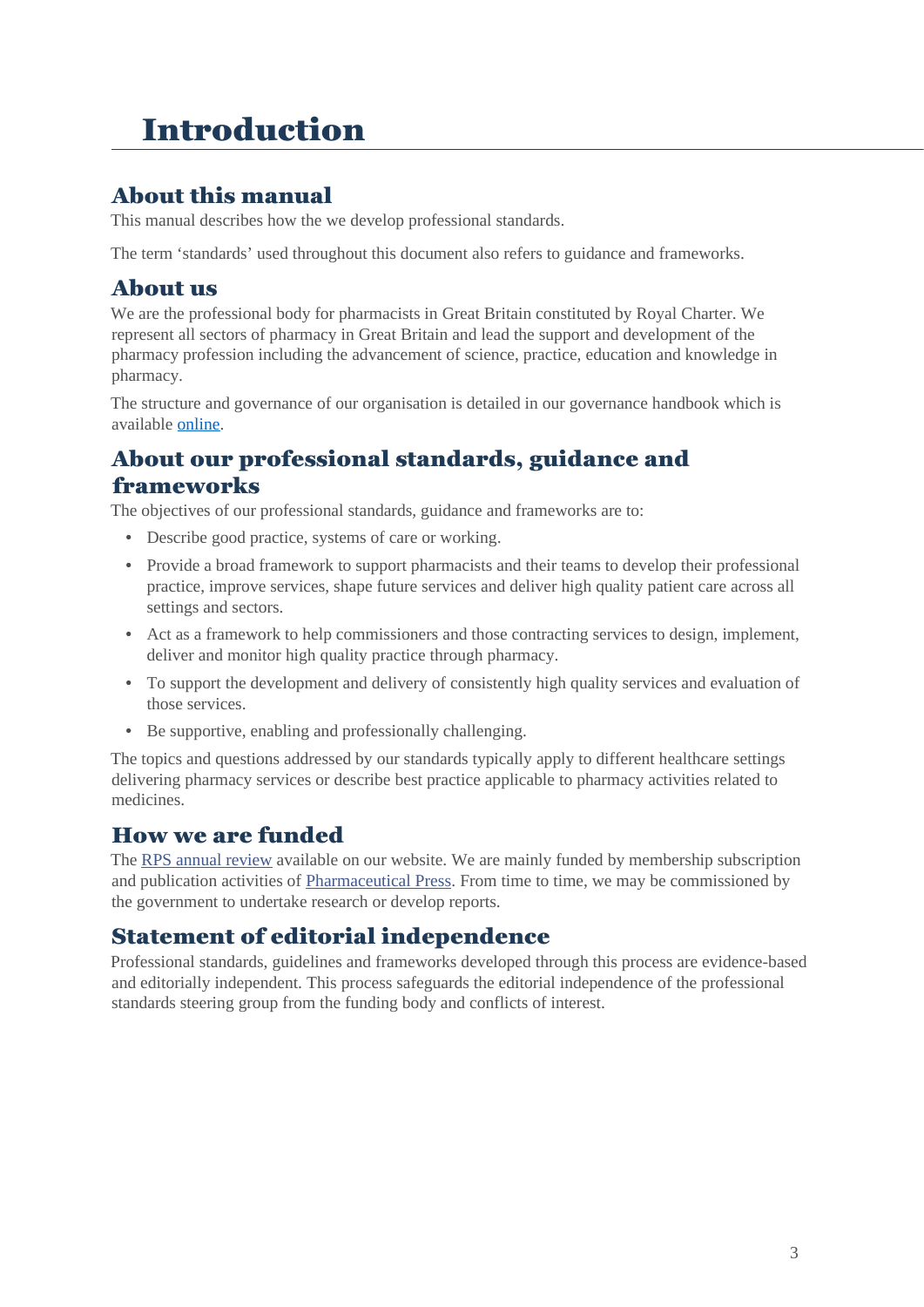## <span id="page-3-0"></span>Professional standards development process

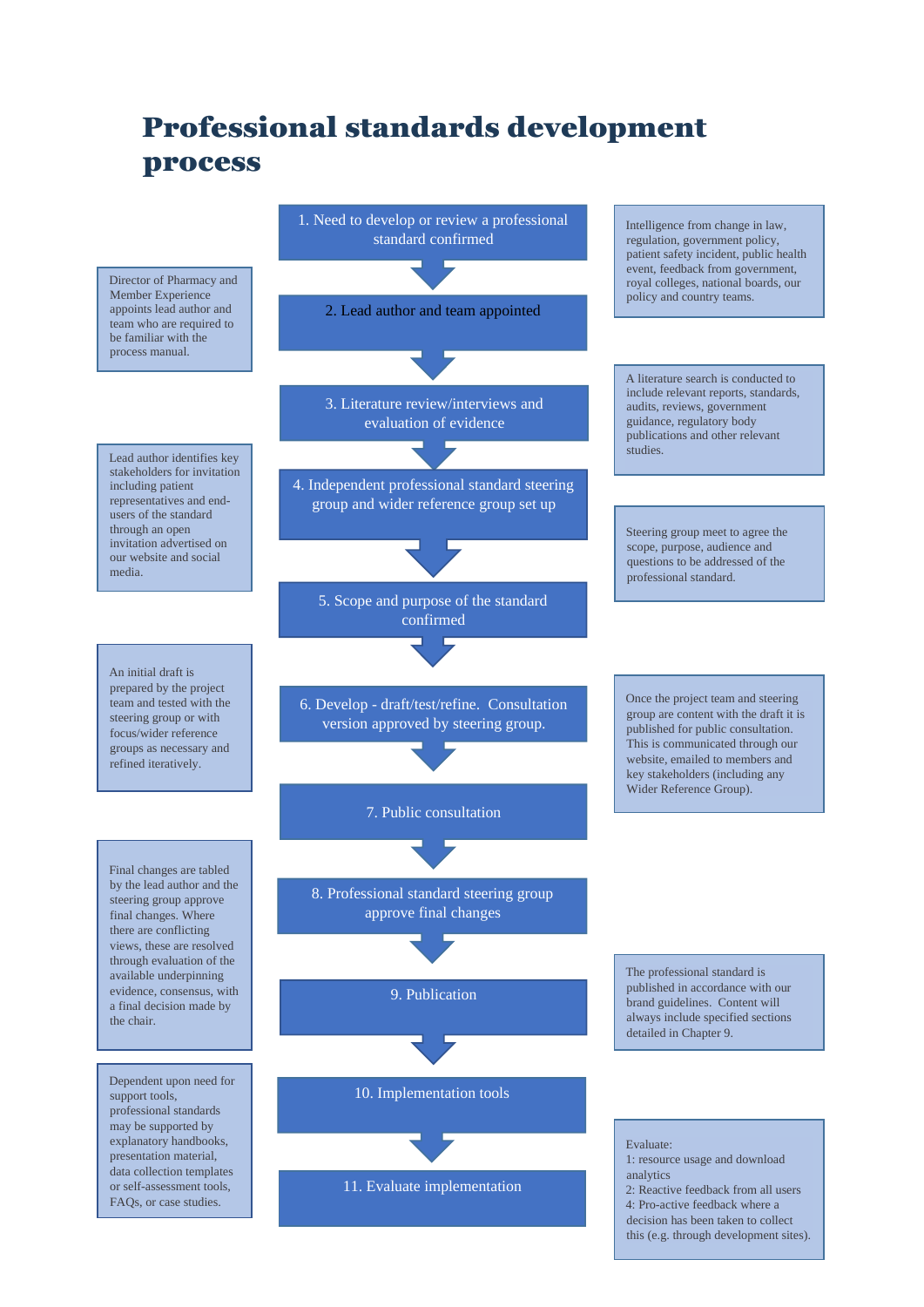## <span id="page-4-2"></span>1. Identifying need to develop or review a professional standard, guidance or framework

The need to develop or review a professional standard, guidance or framework and questions to be addressed may be identified from multiple source of intelligence and a decision to progress is confirmed by the Director of Pharmacy and Member Experience.

### Sources of intelligence

- Change to legislation, regulation, government policy
- Patient safety or public health incidents
- Feedback from pharmacists and the pharmacy team
- Feedback from government, royal colleges, other pharmacy organisations, other healthcare professionals, patients and patient groups
- Our campaigns and policy priorities led by the national boards for England, Scotland and Wales

The topics addressed by our standards typically include the delivery of pharmacy services through different healthcare settings or pharmacy activities related to medicines.

## <span id="page-4-1"></span>2. Appointing the lead author and project team

Our Director of Pharmacy and Member Experience appoints the lead author and project team.

The lead author may be any member of staff, secondment colleague or externally commissioned.

A copy of our professional standards, guidance and frameworks process development manual is provided and it is required that the lead author and project team are familiar with the process.

If the lead author leaves the role mid-project, the Director of Pharmacy and Member Experience will appoint a new lead author.

## <span id="page-4-0"></span>3. Literature review and evaluation of evidence

The literature review can be conducted by the lead author or external contractor.

The methodology for the literature review is as follows: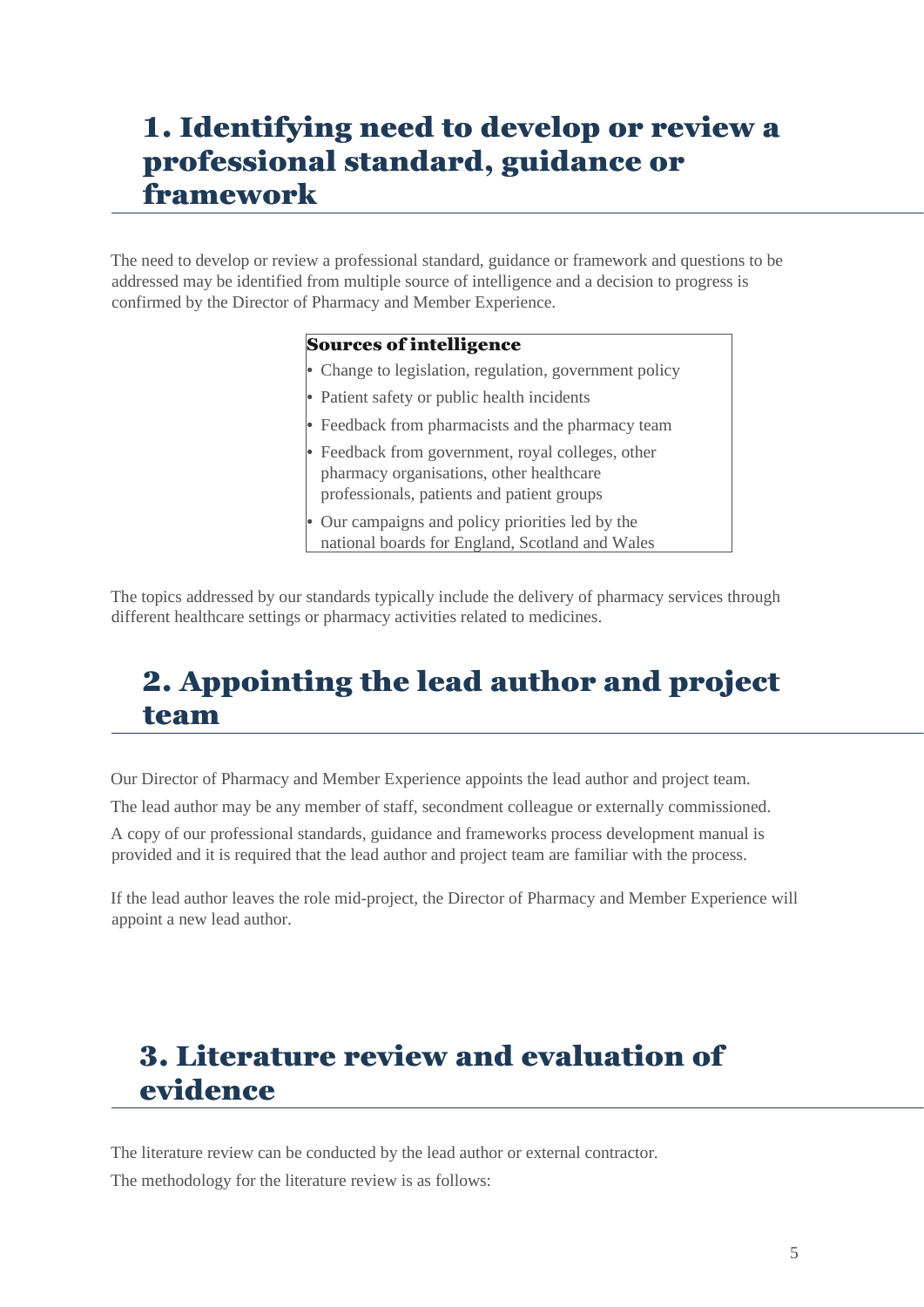- I. Identify search question
- II. Identify inclusion and exclusion criteria
- III. From the search question, identify key words, spelling variations, synonyms and associated terms
- IV.Using the search question and key words, check the following

| <b>Document type</b><br>with link to topic<br>area | <b>Publisher</b>                                                                                               |
|----------------------------------------------------|----------------------------------------------------------------------------------------------------------------|
| a. Legislation                                     | a. UK or developed government                                                                                  |
| b. Standards                                       | b. UK or GB regulatory bodies, including healthcare regulatory bodies                                          |
| c. Guidance                                        | c. UK or GB healthcare organisation, Royal College, non-government<br>organisation (NGO) or registered charity |
| d. Reports                                         | d. European Union (EU) or EU decentralised agency (such as the                                                 |
|                                                    | European Medicines Agency) etc                                                                                 |
| e. Audits                                          | e. International Pharmaceutical Federation (FIP)                                                               |
|                                                    | International government, healthcare or pharmacy regulatory or<br>f.                                           |
| f. Reviews                                         | professional body                                                                                              |
| g. Studies and published                           | g. Catalogued bibliographic databases (where applicable)                                                       |
| trials                                             | International pharmaceutical abstracts                                                                         |
|                                                    | Medline                                                                                                        |
|                                                    | Cinahl                                                                                                         |
|                                                    | Biomedical Reference Collection corporate edition                                                              |

- V. Where the topic of the standard is not supported by published literature or grey literature, consider conducting interviews with key stakeholders to obtain expert opinion
- VI.Record the date of the search.

## <span id="page-5-0"></span>Evaluation of evidence

Documents and studies and data collected from the literature review process are evaluated against the inclusion and exclusion criteria and then discussed between the person conducting the literature review and the project lead, bearing in mind the Scottish Intercollegiate Guidelines Network (SIGN) grading system 1999-2012 which uses the following hierarchy of levels of evidence.

- *1++ High quality meta-analyses, systemic reviews of RCTs, or RCTs with a very low risk bias*
- *1+ Well-conducted meta-analyses, systemic reviews, or RCTs with a low risk of bias*
- *1- Meta-analyses, systemic reviews, or RCTs with a high risk of bias*
- *2++ High quality systematic reviews of case control or cohort or studies*

*High quality case control or cohort studies with a very low risk of confounding or bias and a high probability that the relationship is casual*

*2+ Well-conducted case control or cohort studies with a low risk of confounding or bias and a moderate*

*probability that the relationship is casual*

*2- Case control or cohort studies with a high risk of confounding or bias and a significant risk that the relationship is not casual*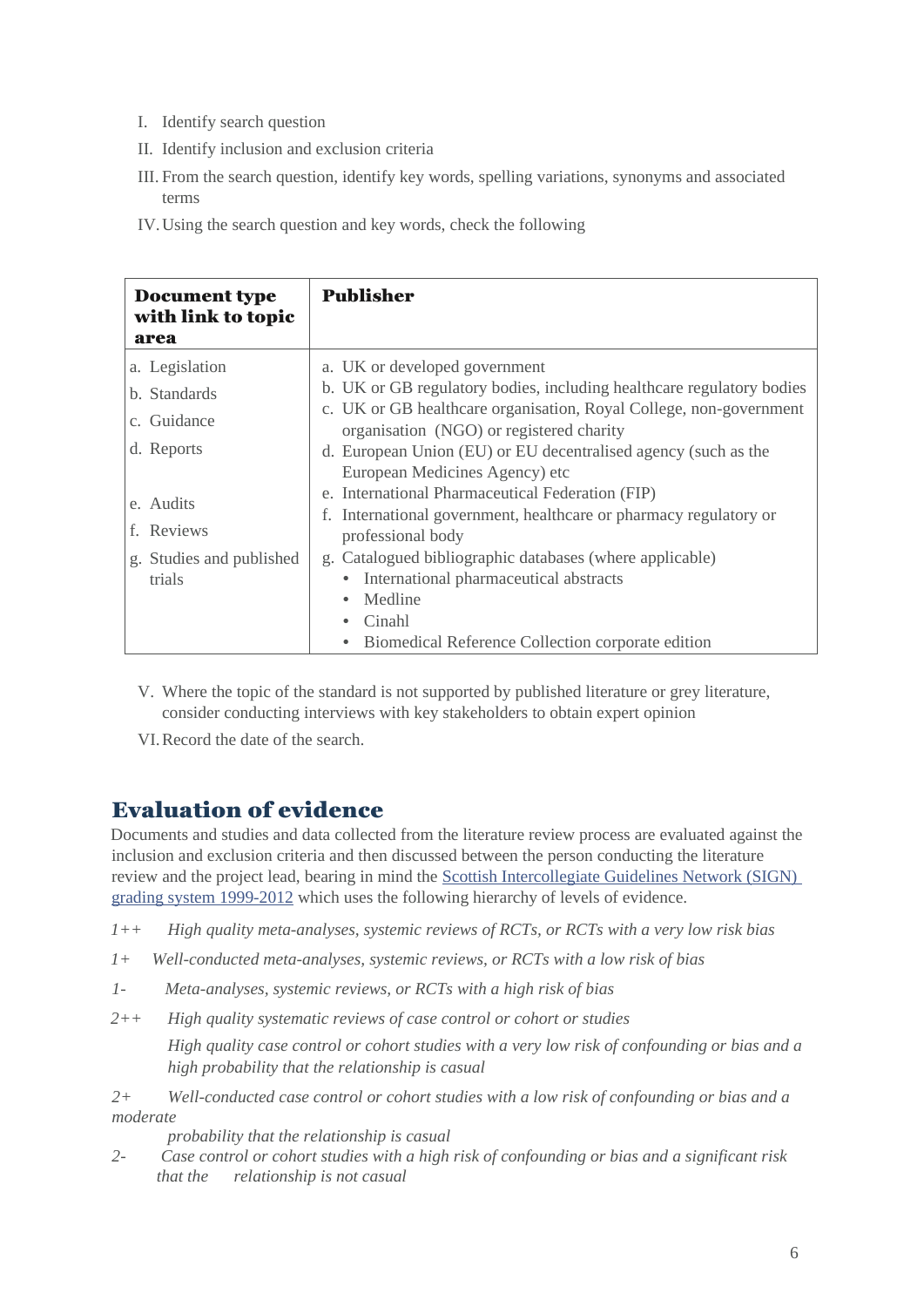- *3 Non-analytic studies, e.g. case reports, case series*
- *4 Expert opinion.*

## <span id="page-6-2"></span>4. Setting up the independent professional standard steering group

### <span id="page-6-1"></span>Constitution

The independent professional standard steering group is chaired by the lead author or a nominee appointed by our Director of Pharmacy and Member Experience.

The chair may not have a conflict of interest in the topic area and is responsible for ensuring that all other members of the independent professional standard steering group have declared relevant interests. The chair does not need to have expertise in the topic area but should have experience chairing meetings.

The lead author will oversee the publication on our website and via social media of an open invitation for people to become part of the independent professional standards steering group.

The lead author will oversee the process to identify who to invite to join the independent professional standard steering group. This should include a representative range of stakeholders including:

- A minimum of two lay people, representative of users of the services underpinned by the standard or guidance or framework
- Users of the guideline, e.g. pharmacists and pharmacy teams or other members of the healthcare team currently working in the topic area at a practical, management and strategic level across the different sectors linked to the topic area
- Representatives of organisations or networks with a link to the topic area including pharmacy or healthcare organisations
- Pharmacists with a recognised national or international leadership role or expertise in the topic area.

Where lay representatives do not respond to the advert, they may be sought and found through National Voices.

The lead author will contact the list of people for invitation (see Appendix A for a suggested wording for the invite), a Declaration of Interests form (see Appendix B), details of the Terms of Reference (see Appendix C), and a copy of our professional standards, guidance and frameworks process manual.

### <span id="page-6-0"></span>Role

The role of the independent professional standard steering group is to:

- Confirm the purpose and scope of the standard, guidance, framework
- Confirm the questions to be addressed by the standard, guidance, framework.
- Working with the lead author and project team, contribute and review content throughout the development of the standard
- Consider and provide opinion on the wider impact and implications of the professional standards/guidance developed
- Review iterations of the standard/guidance and comment on specific issues identified by the project lead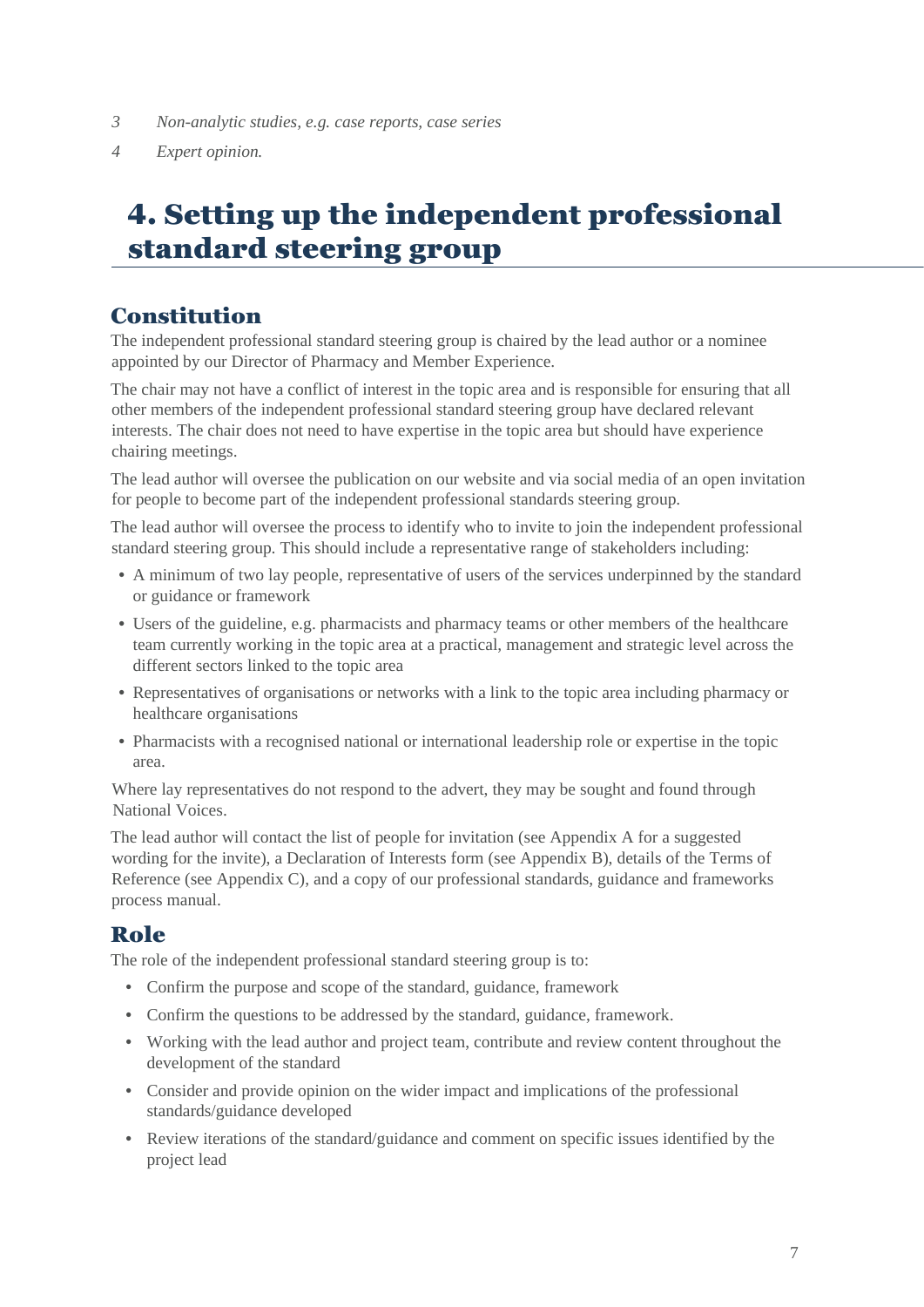• Reviews and sign off the final version of the guidance.

The independent professional standard steering group may discuss and decide issues by email, teleconference, or face-to-face, meetings as needed.

## <span id="page-7-1"></span>Managing conflicts of interest

All members of the independent professional standard steering group including the chair are required submit completed declarations of interests and to agree to participate under the Terms of Reference before serving on the independent professional standard steering group.

Declarations of Interest are collated by the project team and these will be made available upon request.

<span id="page-7-2"></span>At the start of each meeting<sup>[1](#page-7-3)</sup> the Chair will ask the group to confirm any changes to Declarations of Interest. It then is at the discretion of the Chair whether the individual member declaring an interest may take part in the discussion, remain for the discussion, but not take part or vote, or should leave the meeting for the duration of the item. Declarations of Interest and the decision of the Chair on how the declarer will take part in the meeting will be noted in the minutes.

A template Declaration of Interest can be found in the Appendix B.

## <span id="page-7-0"></span>Decisions of the independent professional standard steering group

Drafts are developed and refined through consensus of the independent professional standard steering group in the context of the evidence-base from the literature review and evaluation, the circulation for comment together with the agreed scope and purpose of the professional standard.

All members of the independent professional standard steering group are given the opportunity to speak to present their views, including on issues of disagreement.

Where consensus cannot be reached prior to public review the issue of conflicting views or lack of evidence should be specifically highlighted and reviewed as part of the public and peer review process.

Where consensus cannot be reached post public and peer review, the issue should be resolved through a vote of the independent professional standard steering group. Dissenting views should be recorded in the minutes, and where appropriate within the final published standard.

The independent professional standard steering group should discuss:

 1. From a patient perspective, the benefits and the risks or unintended consequences of the recommendations made

2. Organisational and financial barriers to implementation

3. Any unintended consequences of the recommendations made.

A summary of these should appear in the final draft.

<span id="page-7-3"></span><sup>&</sup>lt;sup>[1](#page-7-2)</sup> Meetings may not be face-to-face: may be Skype, email consultation tec.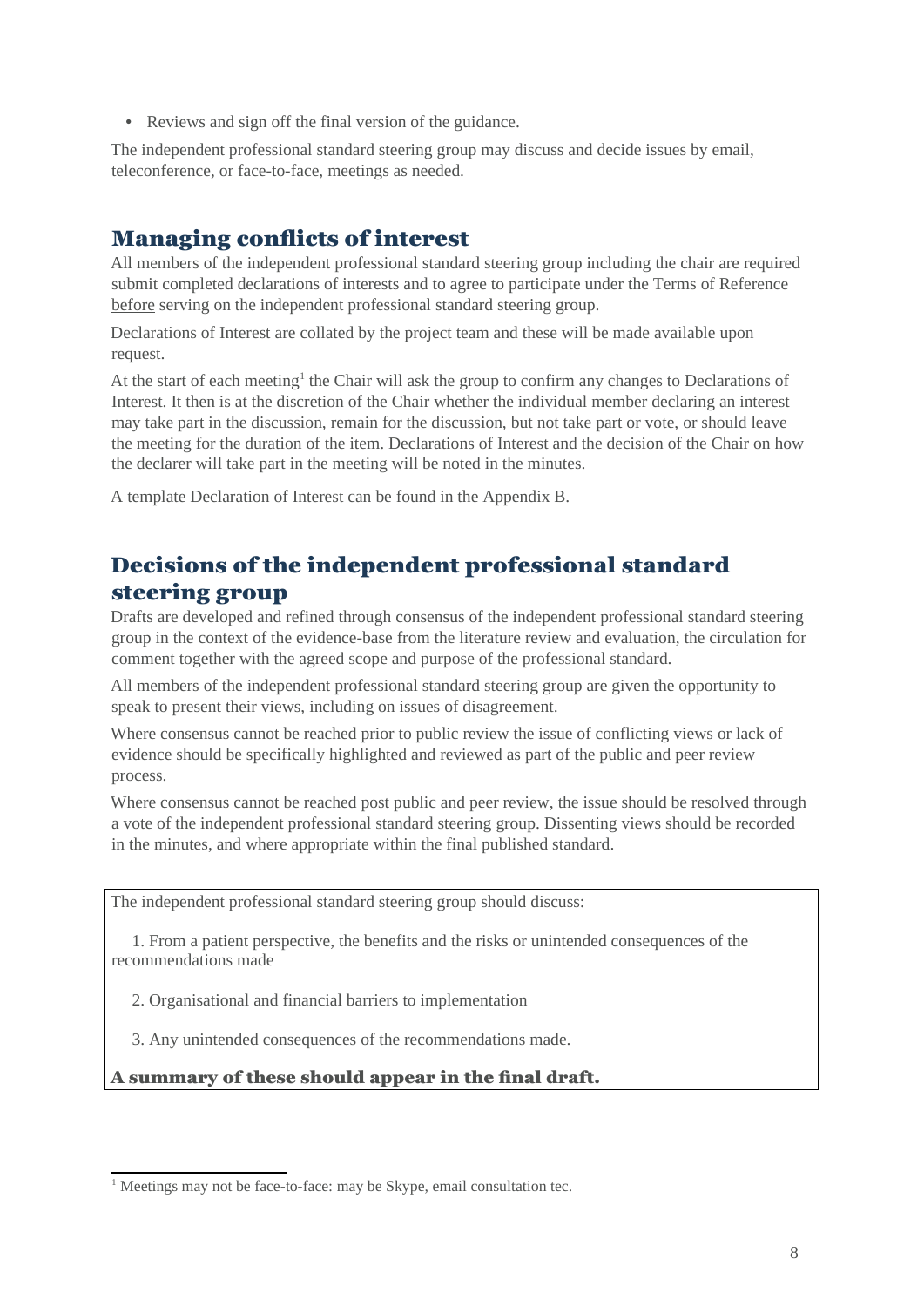## <span id="page-8-2"></span>Wider Reference Group

At this point, the lead author may also decide to form a Wider Reference Group. This would typically be a group of interested parties (e.g. those who applied to be on the independent professional standard steering group but who were not required/suitable).

An open invitation to join the Wider Reference Group can be added to the page on our website.

Generally, the Wider Reference Group would NOT be acknowledged in the published document.

## <span id="page-8-1"></span>5. Confirming the scope and purpose of the professional standard

The scope, purpose and intended audience of the professional standard are confirmed at an initial meeting of the independent professional standard/guidance steering group and included within the final document

- Purpose of professional standard
- Scope of professional standard
	- º Including exclusions from scope
- Intended audience of the professional standard
- The questions to be answered by the guidance.

## <span id="page-8-0"></span>6. Developing the professional standard and refinements

The first draft is developed by the lead author and project team with consideration to:

- I. The evaluation of results from the literature or grey literature review
- II. Agreed purpose, scope, audience and questions to be addressed
- III.Ensuring that the language used is suited to the target audience. This will usually be pharmacists and pharmacy teams, and occasionally the wider multi-disciplinary healthcare team. Our professional standards are not developed for a patient audience.
- IV. The impact, risks and benefits of the recommendations within each professional standard
- V. Different options that can be used to meet the recommendations within the guideline, framework or standard.

E.g. professional standards are outcome focussed and there may be a range of options to achieve these outcomes

The draft is refined through feedback and comment of the independent professional standard steering group. In some cases additional expertise will be needed and depending upon the issues small focus groups or a Task and Finish group of stakeholders can be setup by the project lead to provide additional feedback and testing of drafts. These will include representative users of the standard e.g. users currently working in the topic area at a practical, management or strategic level.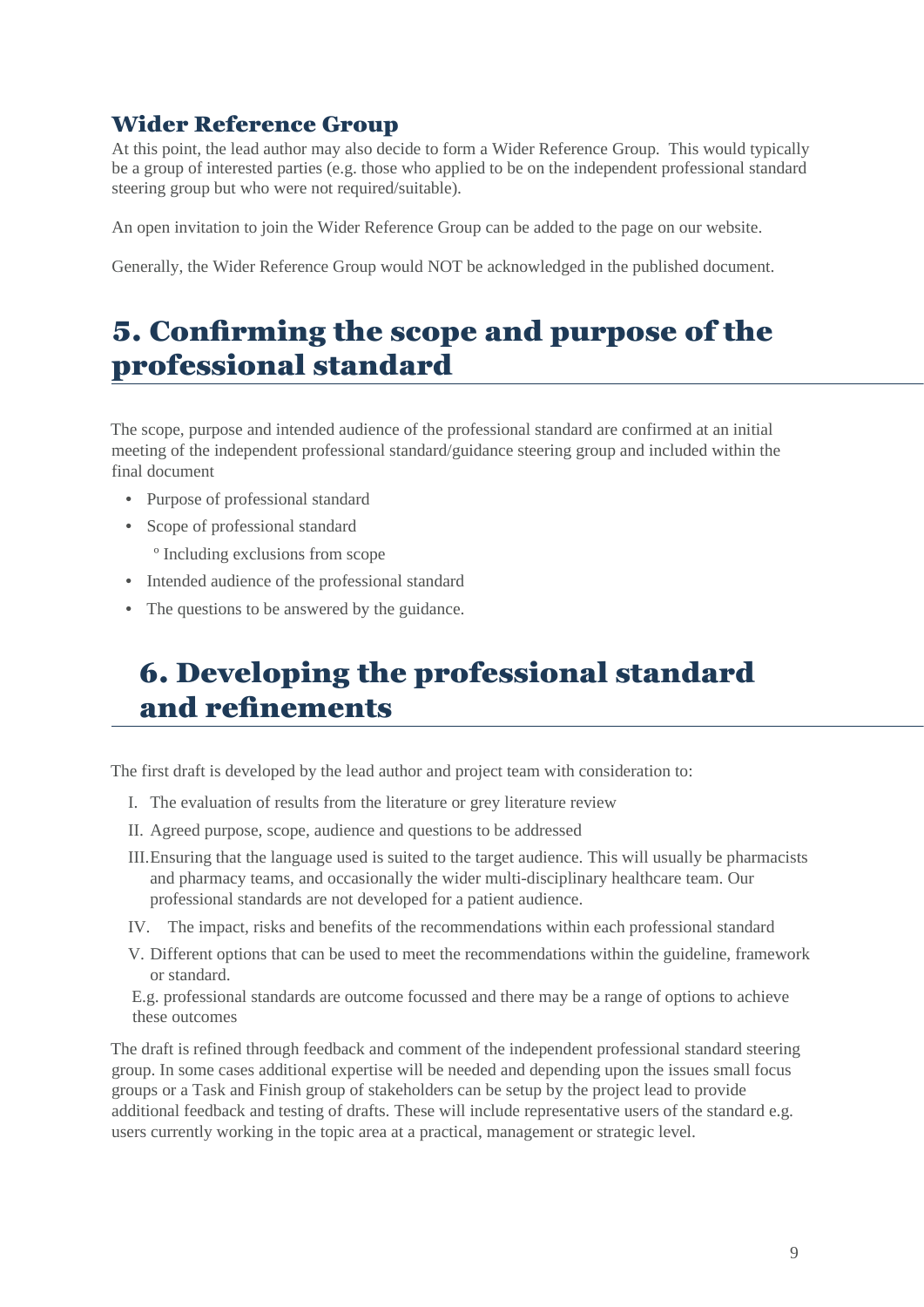# <span id="page-9-1"></span>7. Public consultation

The draft is iteratively refined until the independent professional standard steering group agree the draft is ready for public consultation.

The consultation should include a question regarding organisational and financial barriers to implementation.

The draft is published on our website (www.rpharms.com) and made available for and open-access consultation to any interested party for at least a period of at least 4-6 weeks.

Key stakeholder organisations are made aware of the public consultation by email and press release and invited to respond. Key stakeholders vary between work programmes and may include:

- Any project Wider Reference Group, sub-group and/or task and finish group
- Pharmacists and pharmacy professionals
- Patient groups and patient charity representatives
- Affiliates and partners (as appropriate, i.e. GPhC, APTUK, GMC, RCN, RCM, RCP, RCGP, NMC, CQC, Health Improvement Scotland, Welsh Pharmaceutical Committee, Chief Pharmaceutical Officers)
- NHS groups
- Royal Colleges
- Pharmacy Academics
- Government bodies, regulators and relevant executive agencies
- Stakeholder groups
- Other interested parties (i.e. relevant expert advisory groups; those who have expressed an interest) and healthcare professionals.

Send, for information only, to:

- President and Chief Executive Officer
- $\bullet$  PLB/PLF
- Board Chairs
- Comms Team
- Pharmacy and Member Experience team
- PJ
- SupportTeam

The project team monitors responses to the public consultation and will intervene to send reminders or to seek additional views if comments are not received from the public consultation.

## <span id="page-9-0"></span>8. The final draft

When the consultation period has ended, the project team will collate feedback from the consultation, review the responses using a thematic analysis and revise the document.

Comments are added to the draft standard as tracked changes and the document is shared with the independent professional standard steering group.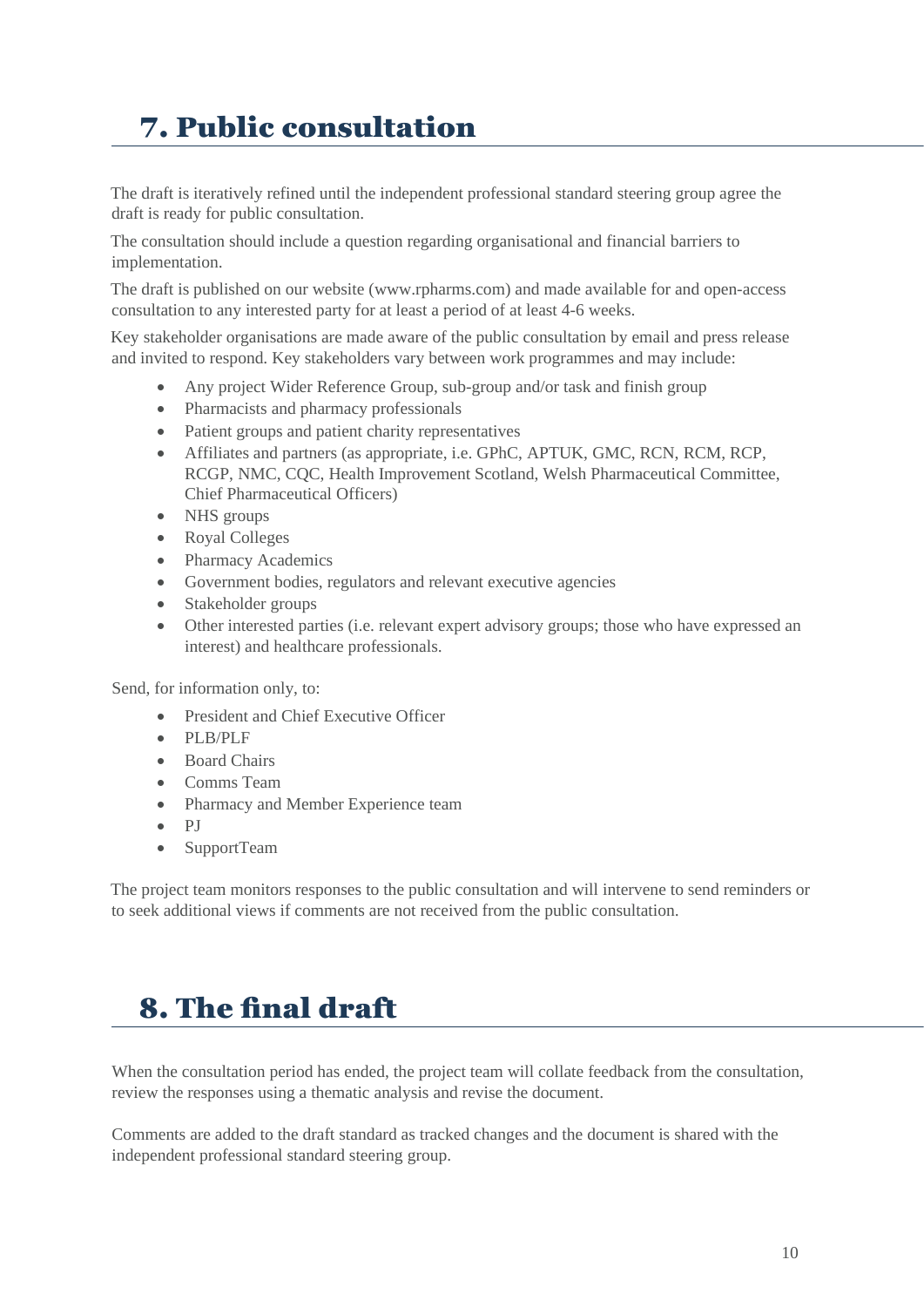The independent professional standard steering group are asked to discuss the responses and proposed changes, any areas of conflicting feedback, and to approve the proposed changes. The independent professional standards steering group should also review any feedback regarding organisational and financial barriers.

The project team will evaluate the feedback from the independent professional standard steering group and make refinements to the standards.

The independent professional standard steering group or T&F group approve the final draft for publication.

## <span id="page-10-1"></span>9. Publication

The professional standard is published as an open-access document on our website. All or part of the standard may also be published in hard copy or as a pdf.

### <span id="page-10-0"></span>How our standards are formatted

Each standard should meet our brand guidelines and content should include the following:

- Title page
- Publication date
- Review date
- Foreword (optional)
- Contents page (may be as drop-down menu if published as a web page)
- Purpose and scope of standard (this may be in the form of FAQs)
- Intended audience (could be as an FAQ)
- Summary of professional standards (optional)
- Detail of professional standards
- Definitions for terms used in the standards (optional)
- Acknowledgements
- Literature review:
	- o Summary of methodology
	- o Summary of search strategy
		- Inclusion and exclusion criteria
		- Date of evidence search
- Summary of benefits and risks
	- º Including unintended consequences of the recommendations made.
	- º Financial and organisational barriers to implementing the recommendations
- References for recommendations (where appropriate)
- Our contact details
- Endorsing organisations (where appropriate).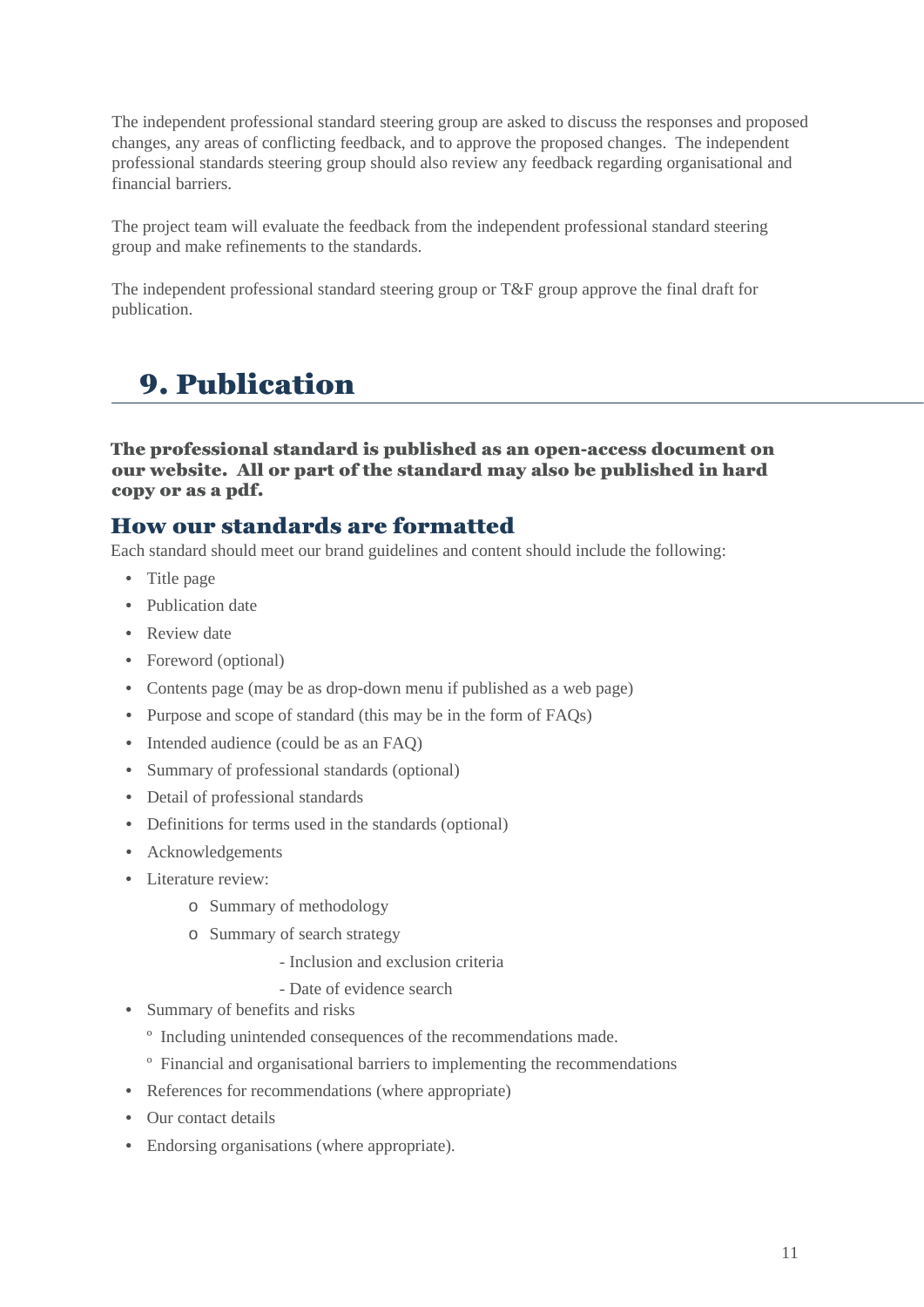## <span id="page-11-2"></span>10. How we support implementation of our standards

Publication of the standard is promoted by a communications programme delivered through:

- Press release and social media through our media team and press officer
- Communications to all members through our membership and marketing team
- Emailed communications to key stakeholder organisations with an interest in the topic area.

Support tools are developed to aid implementation of our standards, these can include:

- Handbook guidance documents
- Self-assessment templates and data collection forms
- Power-point presentations
- Audit tools
- Frequently asked questions
- Case-studies
- Webinars
- Checklists

Our professional support service, an enquiry service accessible by phone and email is also available to members with day to day queries about standards, guidance and frameworks.

## <span id="page-11-1"></span>11. How we measure effectiveness of our standard

Effectiveness of our standards, guidance and frameworks are measured in a variety of ways including:

- 1. We have access to analytics data for web-page and professional standard download statistics.
- 2. Where development sites are testing the professional standards in practice, feedback will be proactively collated and analysed.
- 3. We reactively collates qualitative feedback from all users of the standard for future review by the project team and contact details are available on all our standards
- 4. Use or reference to standards, guidance, frameworks by NHS, health or training systems e.g. NHS benchmarking reference to Hospital Standards and CPPE reference to Public Health Standards.
- 5. Formal adoption of standards by other organisations.
- 6. Accreditation or endorsement by other organisations.

## <span id="page-11-0"></span>12. Review of the standard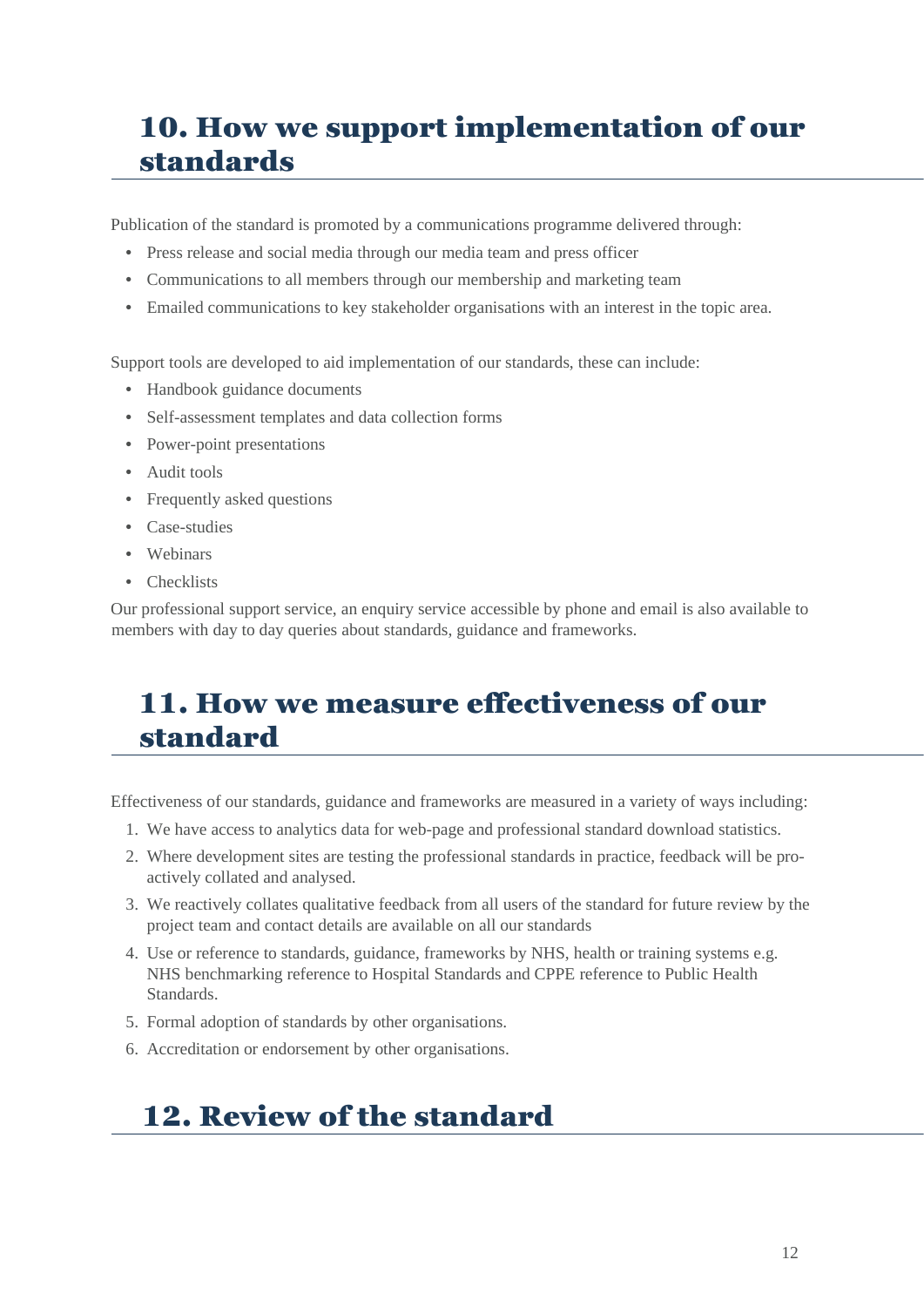Triggers for review include:

- Routine review four years after publication.
- Patient safety or public health incident prompting the need for an unscheduled review of standards, depending upon the issue, a report may be commissioned
- Change in legislation, regulation, practice or feedback from users

Our approach to standards, frameworks, guidance review is detailed below:

- Review in the context of the trigger
- Consider commissioned report or literature search to identify omissions or changes required

- Standard/framework/guideline updated
- All changes tracked to facilitate review

### Reviewing and updating The Sign off & Launch

- Comments reviewed and standard/framework/ guideline refined
- Final refinements sent to the steering group for review

### Scoping **Review of recommendations**

- Steering group held to review the report and recommendations
- Modifications to the original standard/framework/ guideline agreed

### Updating Circulation for comment

- Refined standard/framework/guideline (tracked) circulated for comment
- Circulated to steering group and all other stakeholders involved in original standards development
- Public consultation

- Standard/guideline/framework updated
- Publication on our website and communications to all stakeholders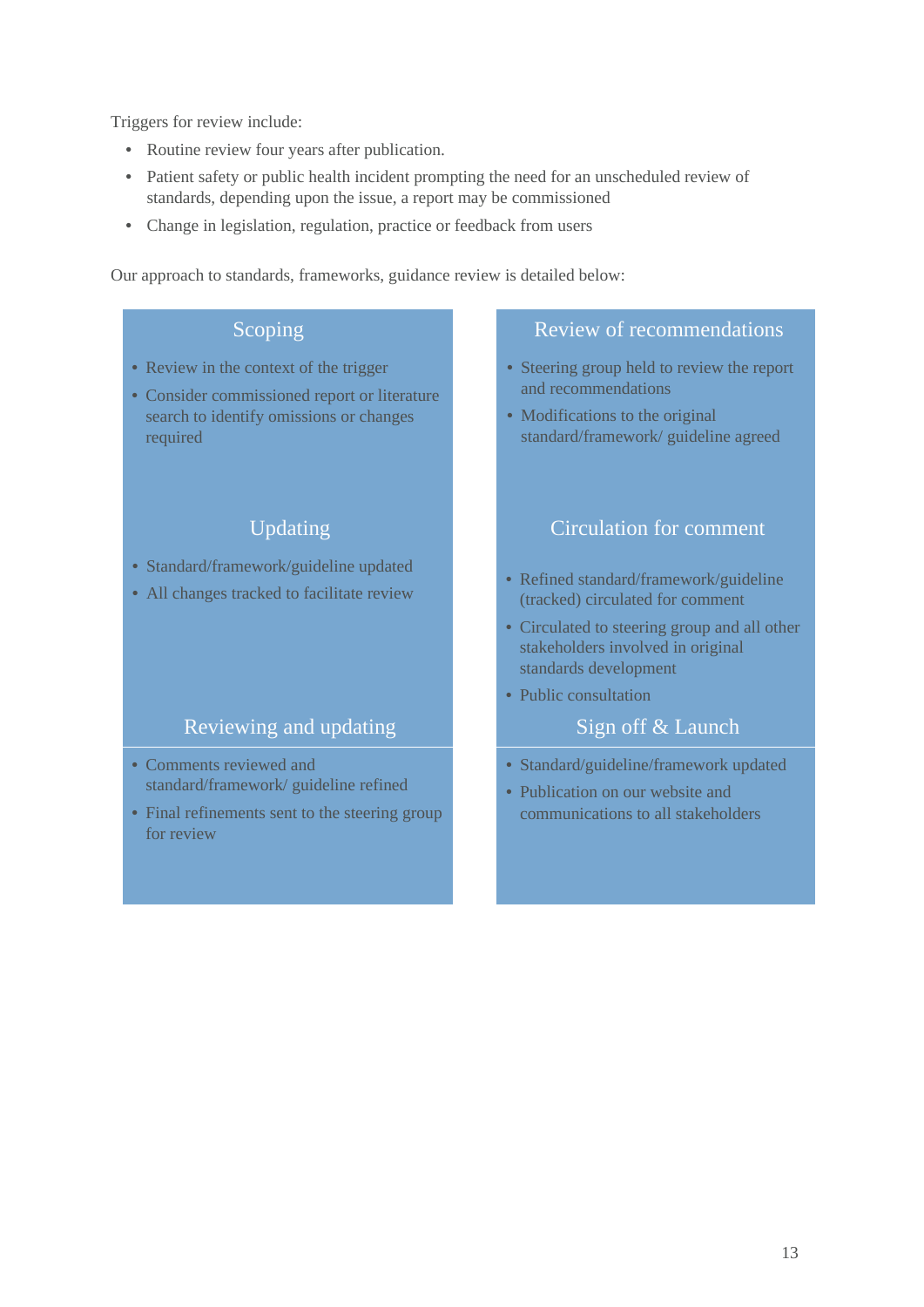## <span id="page-13-0"></span>Appendix A: Independent Professional Standard Steering group invite (example)

## Invitation letter or email wording

Dear .....................................................

We are pleased to announce that the Royal Pharmaceutical Society is establishing an independent professional standard steering group to help us develop professional standards/guidance for .....................................................................................................................

The guidance/standards aim to

support..............................................................................................................

The steering group will support the work of the RPS by providing a source of expertise on..............................................................

We would like to invite you to be a member/nominate a representative of your organisation to be a member of the professional standard steering group.

The group will typically meet formally face-to-face [....................] over the duration of the project; Additional meetings will be scheduled as required and may be conducted via teleconference, webinar or email discussion.

The first meeting will be on ........................................ Other meetings will be scheduled at the first steering group meeting. I have attached a draft Terms of Reference for the group and a Declaration of interest form.

I do hope you are able to join this steering group and look forward to hearing from you in due course. If there are any queries about the group feel free to

contact ..................................................................................................

Kind regards

..................................................................................................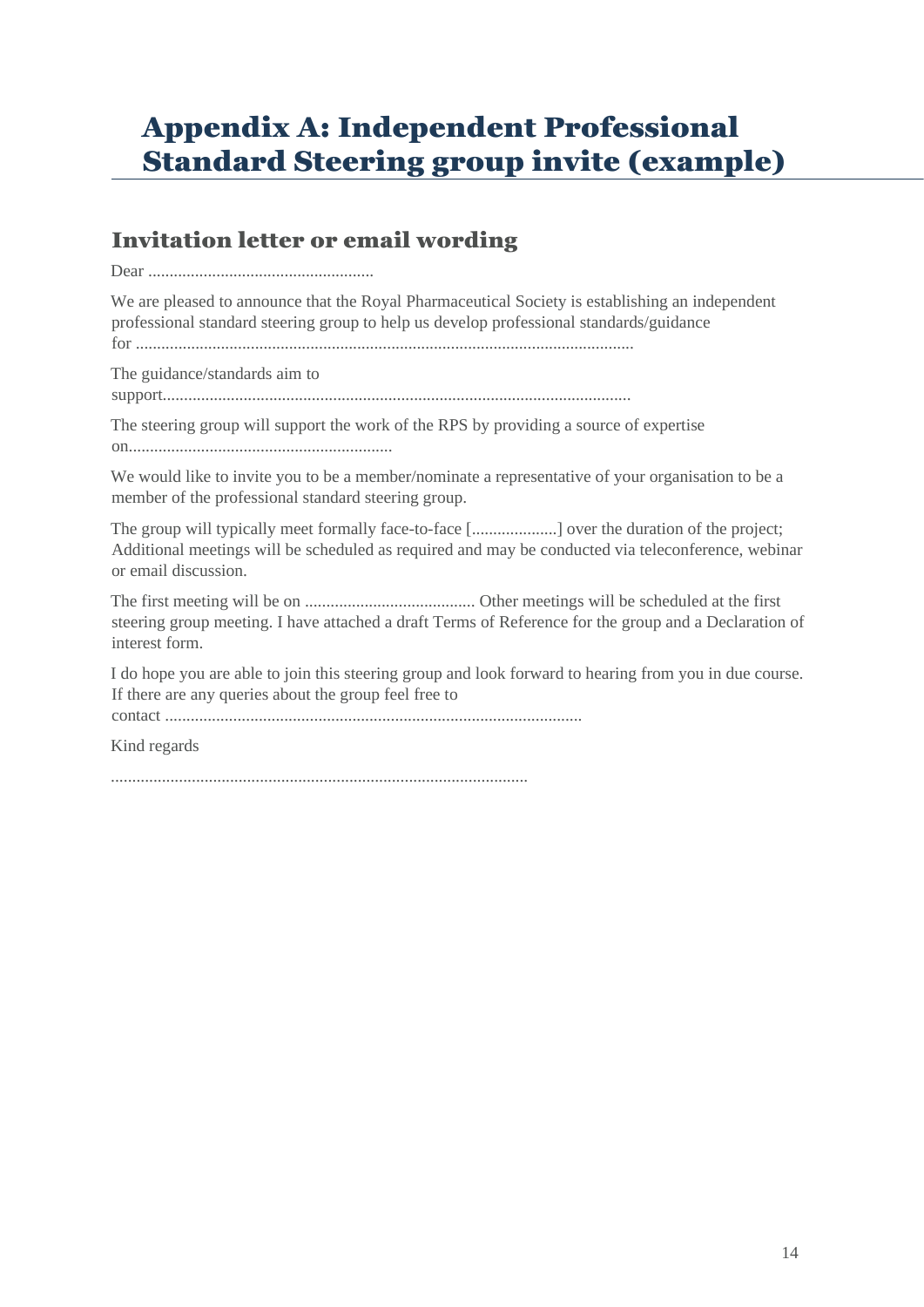## <span id="page-14-0"></span>Appendix B: Declaration of Interests template

# RPS Declaration of Interests

I declare that the interests recorded below include each and every interest, which might be considered to have a potential to influence the exercise of impartial judgement by me in my connection with the Royal Pharmaceutical Society.

| Name      |  |
|-----------|--|
| Signature |  |
| Date      |  |

Please record your interests under the appropriate heading in the table below.

### 1. Remuneration

*List the names of any organisations (including your present employer) from which you currently draw a salary or other remuneration including honoraria, long-term or regular consultancies, and any directors' fees or other emoluments from private companies or PLCs. Short-term or one-off consultancies need not be included unless the organisation concerned is likely – or possibly seeking – to do business with the Royal Pharmaceutical Society. In no case are you expected to disclose the level of salary or other payments.*

### 2. Directorships

*List the names or any private companies or PLCs of which you are currently a director, or of which you have been a director at some point during the last three years, or of which you expect to become a director within the next year (whether paid or unpaid). You are not expected to disclose the level of any directors' fees or other emoluments.*

### 3. Significant share-holdings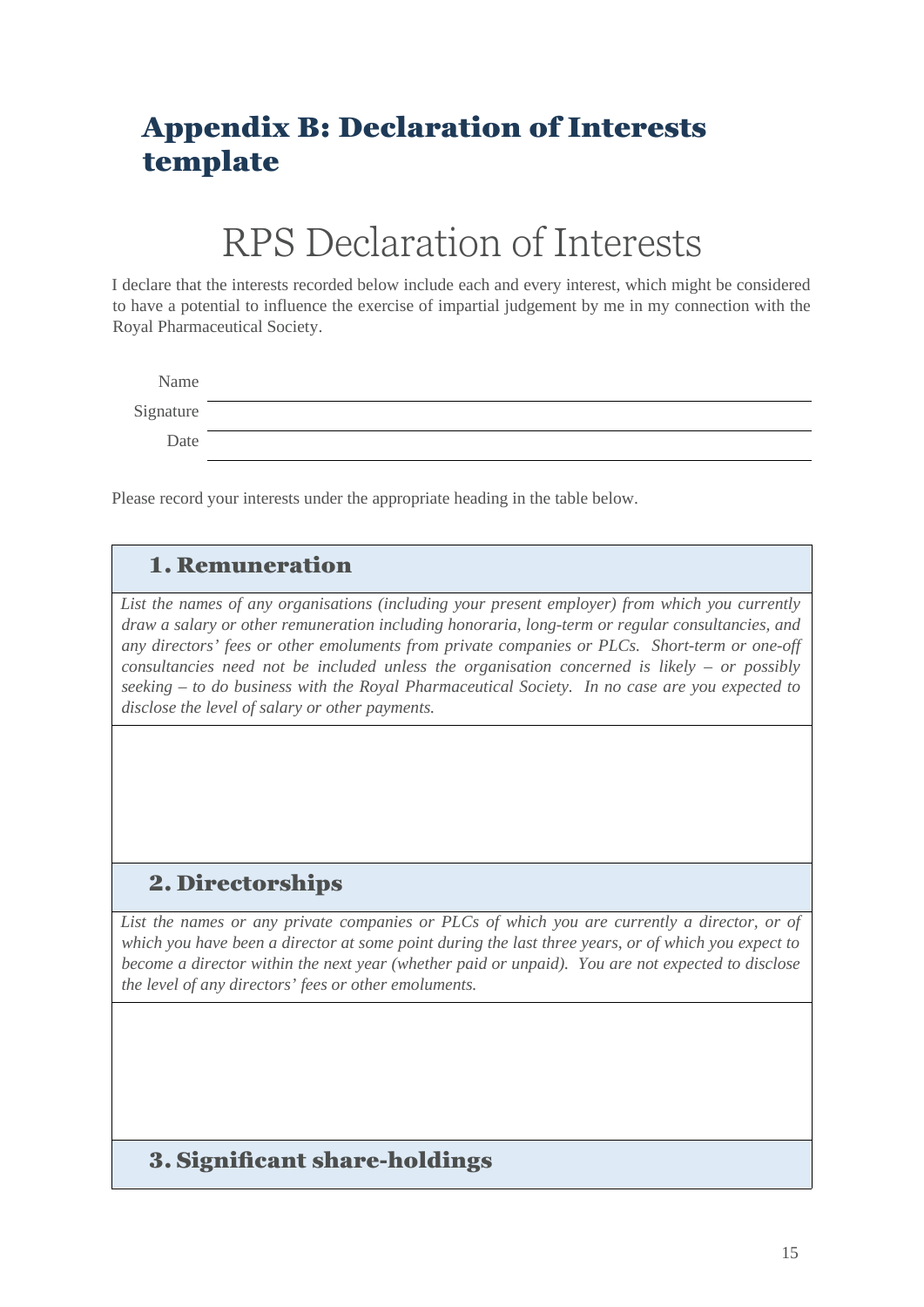*List the names of any companies or businesses – whether private or publicly-quoted – in which you hold a significant share-holding. 'Business' should be taken to include consultancies, partnerships and the like; you will be deemed to have a 'significant share-holding' if you own more than 5 per cent or more of the business (normally 5 per cent or more of the issued share capital). You are not expected to disclose the level of your financial interest in these companies or businesses.*

### 4. Unremunerated activities related to those of the Royal Pharmaceutical Society

*List the names of any unpaid offices you hold – for example, in a company, higher education institution, charity or voluntary or public body – which you consider might have a bearing on your role. You should include any charity trusteeships you hold, or any other way in which you participate in the management of a charity.*

### 5. Political pressure groups or associations where their objectives are related to the activities and objects of the Royal Pharmaceutical Society

## 6. Family interests

*List any interests you have through your members of your family having interests which might be considered to have a potential to influence the exercise of impartial judgement by you in your connection with the Royal Pharmaceutical Society.*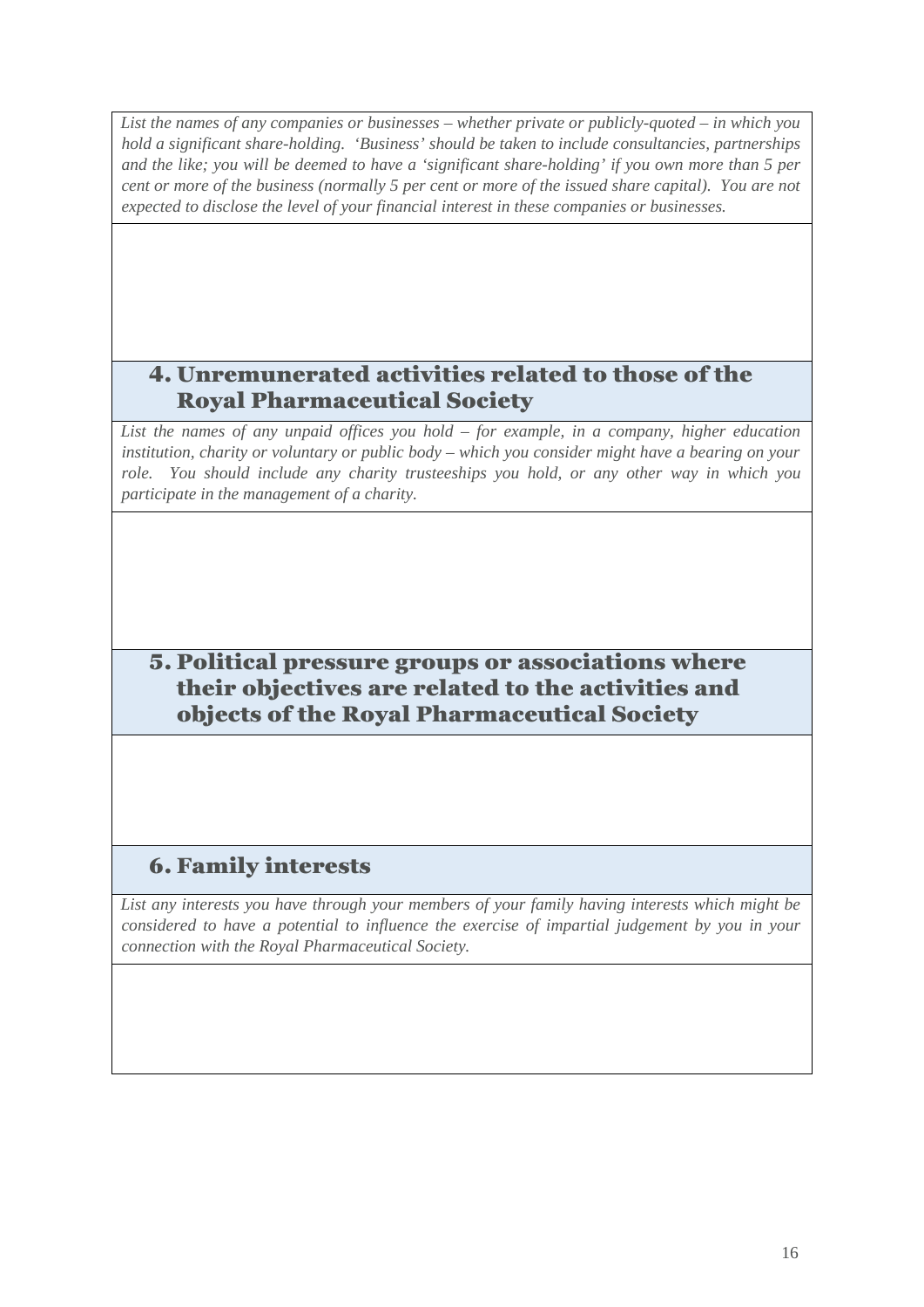# <span id="page-16-0"></span>Appendix C: Terms of Reference

## Terms of Reference

The Terms of Reference will include the following headings:

- Background
- Purpose of the independent professional standard steering group
- Functions
- Accountability
- Duration
- Commitment
- Membership of the group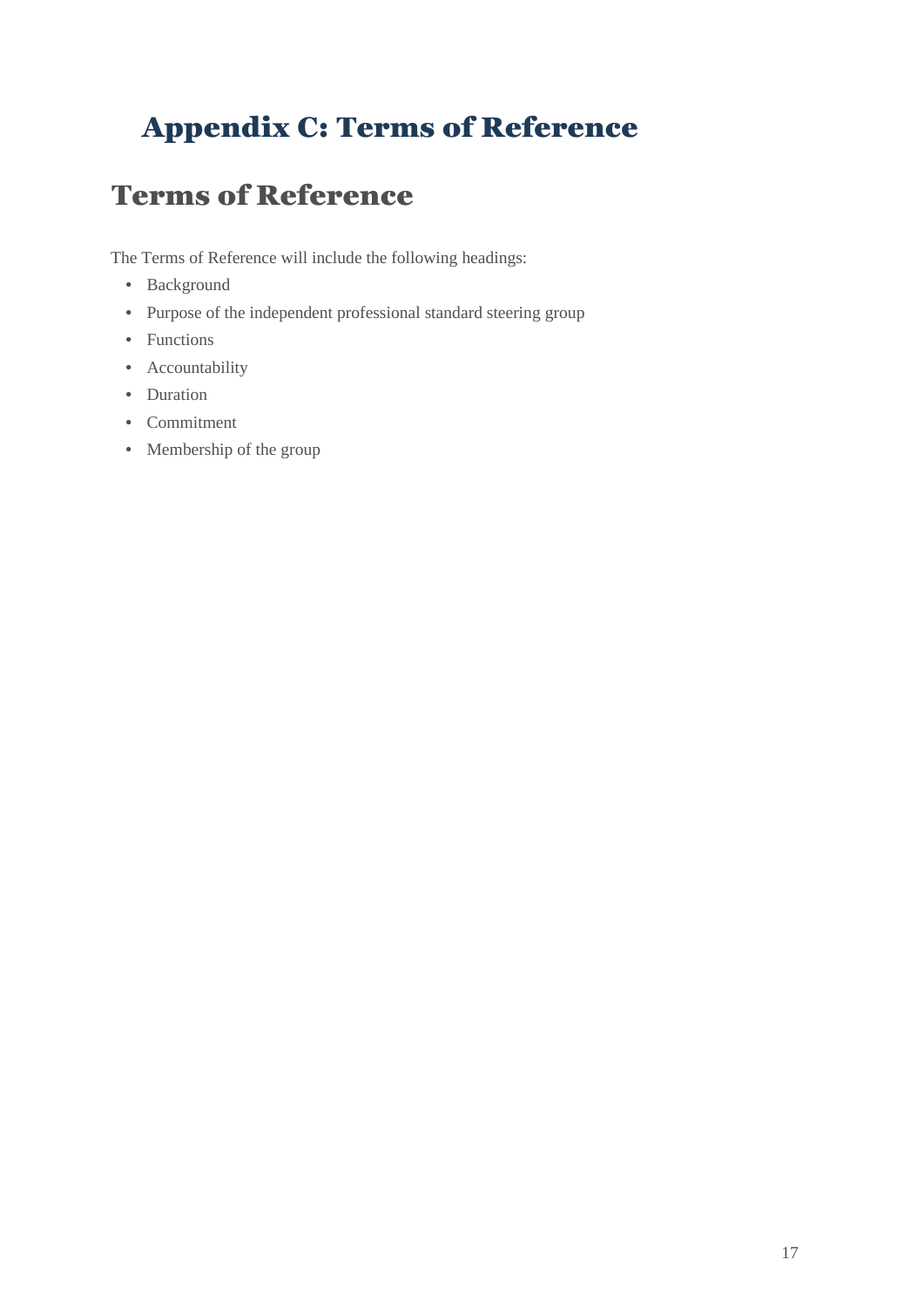## Appendix D: Professional standards development NICE checklist and gap analysis

## Title of standard/guidance

| Director of Pharmacy and Member Experience has reviewed the conflict of interest declaration of the lead author/chair             |
|-----------------------------------------------------------------------------------------------------------------------------------|
| Details of the search criteria including date of evidence search, inclusion and exclusion criteria are described within the final |
| document or supporting documents/web resources                                                                                    |
| There has been an open invitation on our website and through social media inviting stakeholders to join the independent           |
| professional standards steering group                                                                                             |
| Patients or patient groups are represented on the independent professional standards steering group                               |
| Representative end-users of the standard, guidance, framework are included within the independent professional standards          |
| steering group                                                                                                                    |
| Representatives of key organisation with links to the topic area have been included in the independent professional               |
| standards steering group                                                                                                          |
| Declarations of interests for all members of the independent professional standards steering group have been collected and        |
| available upon request                                                                                                            |
| All members of the independent professional standards steering group has agreed to work under the terms of reference and          |
| are aware of our professional standards, guidance and framework process manual                                                    |
| The independent professional standards steering group has agreed the purpose, target audience, and questions to be                |
| addressed by the standards and these are clear within the document                                                                |
| The independent professional standard steering group has discussed barriers and unintended consequences of                        |
| recommendations including financial and organisational                                                                            |
| There has been a public consultation open to interested parties                                                                   |
| There have been sufficient responses to the consultation to inform development                                                    |
| In the rare event of unresolved dissenting views of the professional standards steering group: have these been considered for     |
| acknowledgement within the final document.                                                                                        |
| The language used within the document is suitable for the intended audience                                                       |
| The standards, guidelines, framework are clear and unambiguous                                                                    |
| There are specific examples within the document describing how the recommendations will be supported through                      |
| implementation                                                                                                                    |
| Publication, amendment and review dates are current and published on the final document                                           |

### <span id="page-17-1"></span><span id="page-17-0"></span>Gap analysis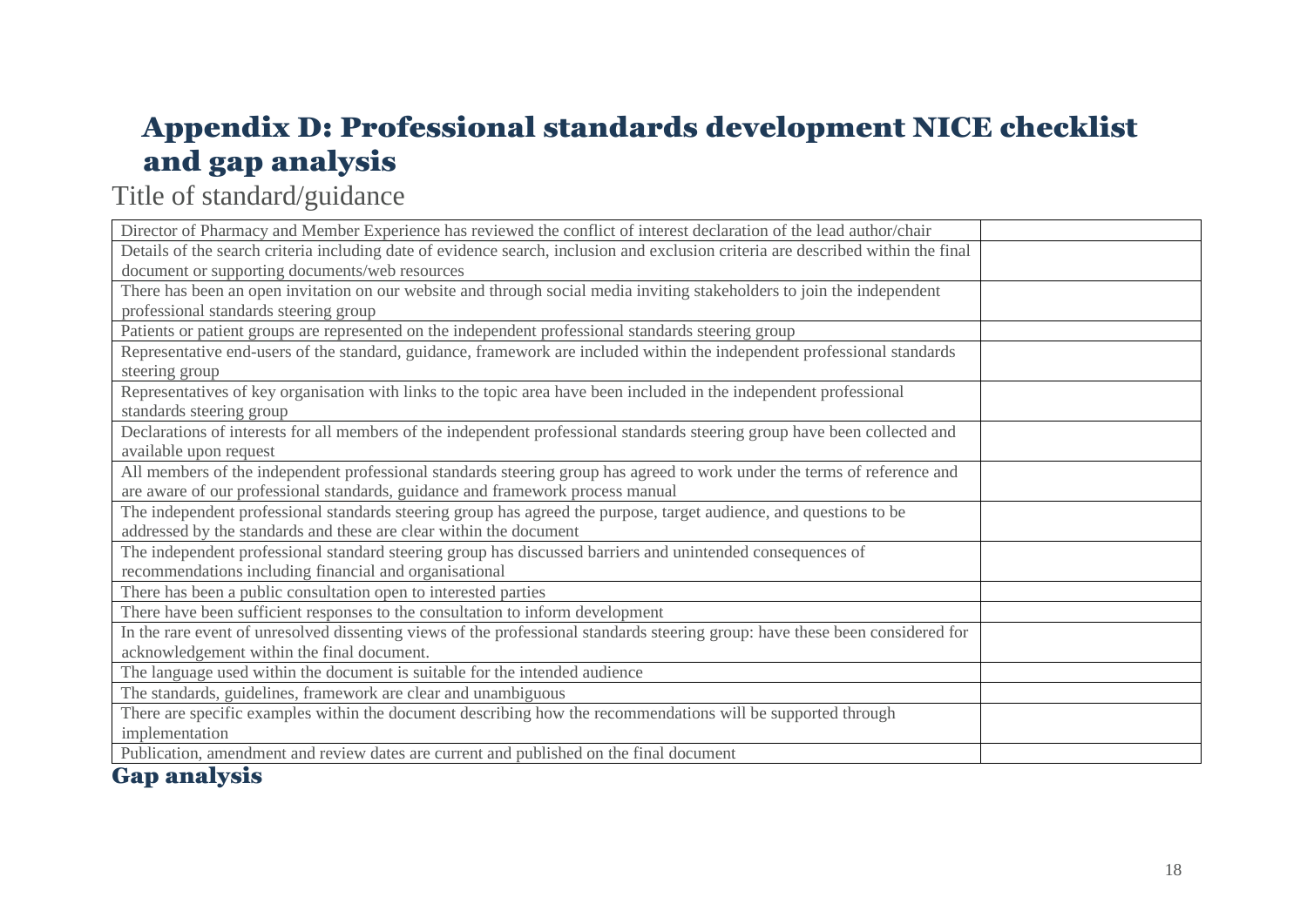| requires them to explicitly detail:                            | <b>Domain 1: Scope and purpose</b> is concerned with the overall aim of the<br>guidance, the specific health questions and the target population. These criteria<br>consider whether the guidance producer has a policy in place and adhered to that                                                               | <b>Suggestions for guidance content</b><br>include:                       |  |
|----------------------------------------------------------------|--------------------------------------------------------------------------------------------------------------------------------------------------------------------------------------------------------------------------------------------------------------------------------------------------------------------|---------------------------------------------------------------------------|--|
| 1.1 The overall<br>objective of the                            | Does the guidance specifically state its aims? A full description<br>of how the objective was reached and by whom would be<br>welcome, for example by a topic selection panel. The process<br>documentation should describe how the topic selection and<br>scoping is done and explain how this will appear in the | $\cdot$ intent(s) such as prevention, screening,<br>diagnosis, treatment  |  |
| guidance                                                       |                                                                                                                                                                                                                                                                                                                    | · expected benefit or outcome                                             |  |
|                                                                | guidance if fit for purpose.                                                                                                                                                                                                                                                                                       | • target(s) (for example, patient or service<br>user population, society) |  |
| 1.4 The clinical,<br>healthcare or                             | Does the process describe how these questions will be found in<br>the guidance examples? Is there enough information provided                                                                                                                                                                                      | • target population                                                       |  |
| social questions<br>covered by the                             | in the questions for anyone to initiate the development of<br>guidance on this topic?<br>A full description should include how these questions or issues                                                                                                                                                           | $\cdot$ intervention(s) or exposure(s)                                    |  |
| guidance                                                       |                                                                                                                                                                                                                                                                                                                    | · comparisons (if appropriate)                                            |  |
|                                                                | were reached and how the questions will look in the guidance<br>examples.                                                                                                                                                                                                                                          | $\bullet$ outcome(s)                                                      |  |
|                                                                |                                                                                                                                                                                                                                                                                                                    | • health care setting or context                                          |  |
| 1.9 The population<br>and/or target<br>audience to<br>whom the | Who is the guidance to inform? Are there sections within the<br>guidance which targets any specific audience? If so is this<br>described in the process documentation and implemented in<br>the guidance? What population does the guidance cover? What                                                            | • target population, gender and age                                       |  |
| guidance applies                                               | population does each specific question cover and if different, is<br>this obvious from the guidance? Is the population information<br>specific enough so that the correct and eligible individuals                                                                                                                 | · clinical condition (if relevant)                                        |  |
|                                                                | would receive the action recommended in the guidance?<br>The process documentation should describe how to define the                                                                                                                                                                                               | • severity/stage of disease (if relevant)                                 |  |
|                                                                | specific target audience and patient or service user populations<br>covered by the guidance and explain where the evidence of the                                                                                                                                                                                  |                                                                           |  |
|                                                                | implementation of this process will be found in each piece of<br>guidance.                                                                                                                                                                                                                                         | • comorbidities (if relevant)                                             |  |
|                                                                |                                                                                                                                                                                                                                                                                                                    | • excluded populations (if relevant)                                      |  |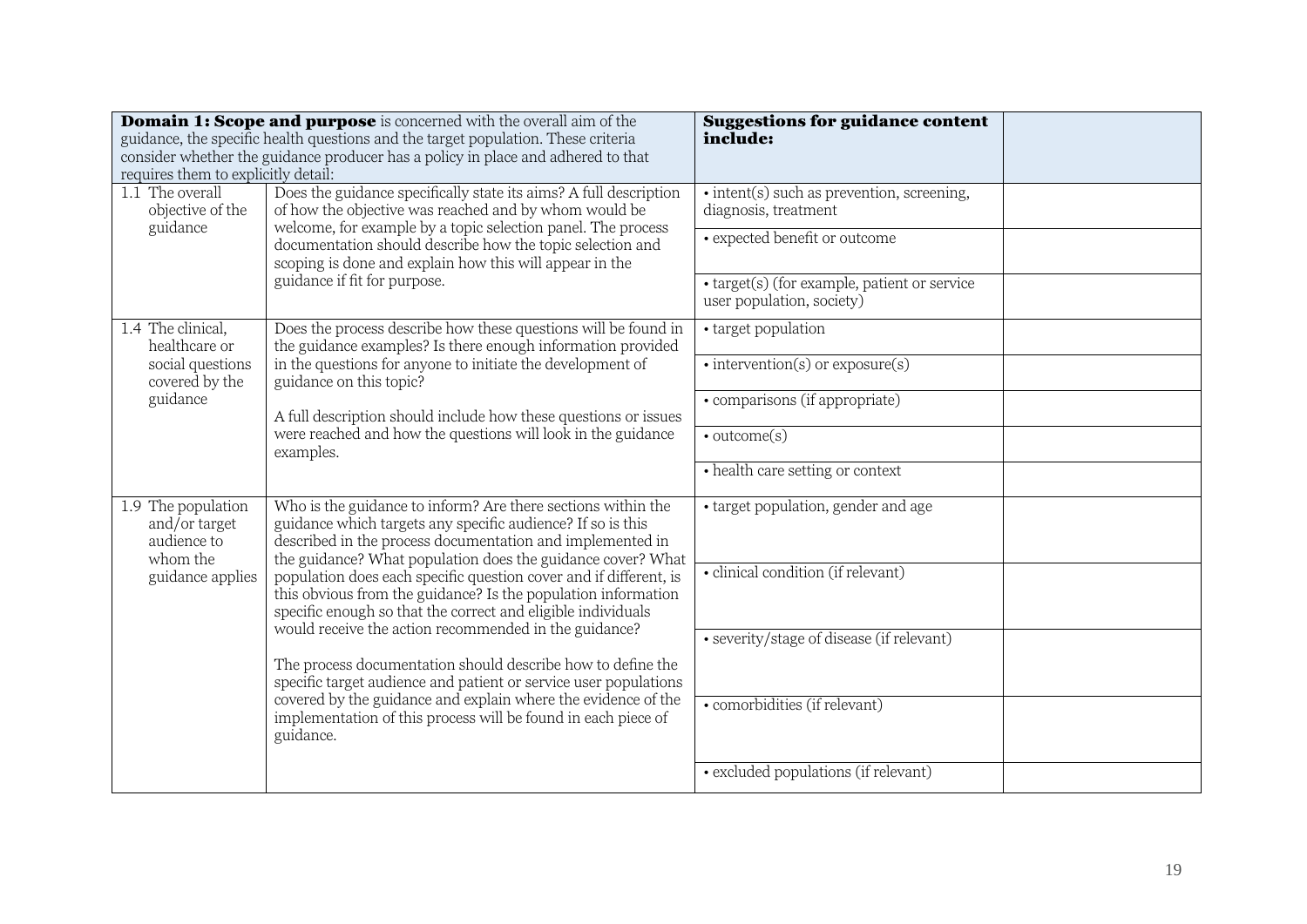| 1.4 That the<br>producer ensures<br>guidance includes                       | Does the process ensure that recommendations are clear so that<br>they can be implemented appropriately for the right target<br>population in the right circumstances?                                                                                   | • describe how the development group link<br>and use the evidence to inform<br>recommendations                                                                           |  |
|-----------------------------------------------------------------------------|----------------------------------------------------------------------------------------------------------------------------------------------------------------------------------------------------------------------------------------------------------|--------------------------------------------------------------------------------------------------------------------------------------------------------------------------|--|
| clear<br>recommendations in                                                 | Is it clear what audience/procedure/circumstances the<br>recommendation covers?                                                                                                                                                                          |                                                                                                                                                                          |  |
| reference to specific<br>clinical, healthcare<br>or social<br>circumstances | Can the recommendations be traced back to the evidence base<br>specific to that recommendation? The process manual should<br>request that the recommendations are formulated and described<br>covering particular populations/circumstances and guidance | • ensure that all recommendations clearly<br>describe the specific circumstances in which<br>they are to be used                                                         |  |
|                                                                             | should show considerations to ensure they are implemented<br>appropriately. Within the guidance we would expect to see<br>specific recommendations backed up by evidence.                                                                                | • ensure that the implementation of the<br>recommendation is considered in the<br>wording to ensure a clear meaning, linked to<br>the scope/key questions where relevant |  |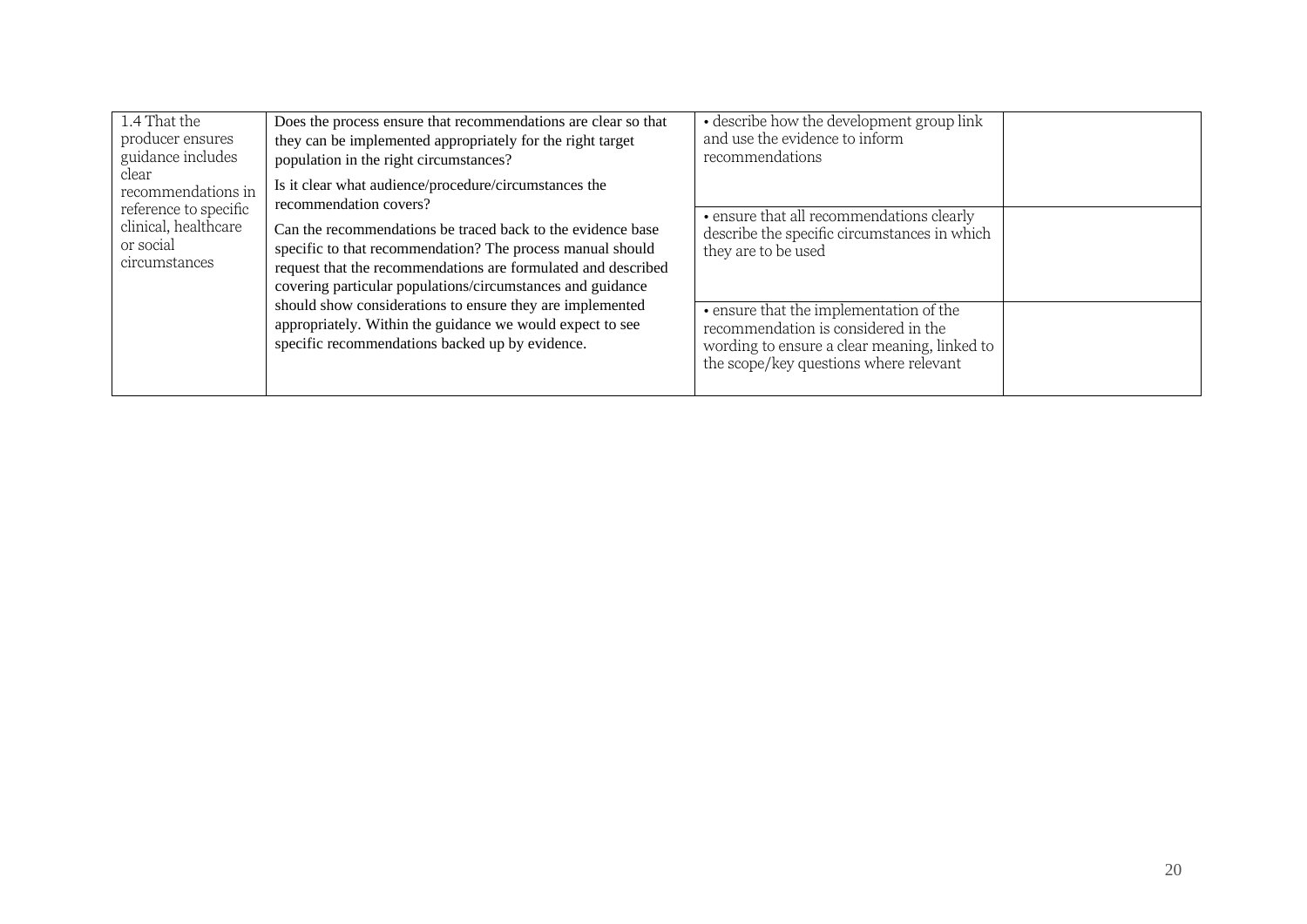| <b>Domain 2. Stakeholder involvement</b> focuses on the extent to which the<br>guidance represents the views of its intended users and those affected by the guidance<br>(patients and service users).<br>These criteria consider whether the guidance producer has a policy in place and<br>adhered to that means it includes: |                                                                                                                                                                                                                                                                                                                                                                                                                                                                                                                                     | <b>Suggestions for guidance content include:</b>                                                                                                                                                                                                                                                                                                                                                           |  |
|---------------------------------------------------------------------------------------------------------------------------------------------------------------------------------------------------------------------------------------------------------------------------------------------------------------------------------|-------------------------------------------------------------------------------------------------------------------------------------------------------------------------------------------------------------------------------------------------------------------------------------------------------------------------------------------------------------------------------------------------------------------------------------------------------------------------------------------------------------------------------------|------------------------------------------------------------------------------------------------------------------------------------------------------------------------------------------------------------------------------------------------------------------------------------------------------------------------------------------------------------------------------------------------------------|--|
| 2.1 Individuals from<br>all relevant<br>stakeholder groups<br>including patients<br>groups in<br>developing guidance                                                                                                                                                                                                            | Are the members an appropriate match for the topic and<br>scope? Potential candidates could include clinicians from<br>relevant disciplines, content experts, social care or public<br>health experts, researchers, policy makers, clinical<br>administrators, and funders. There may also be a methodology<br>expert included in the development group (for example,<br>systematic review expert, epidemiologist, statistician, library<br>scientist).                                                                             | Where relevant, for each guidance<br>development stakeholder, the following<br>information may be included:<br>• name<br>· discipline/content expertise (for example;<br>neurosurgeon, methodologist)                                                                                                                                                                                                      |  |
|                                                                                                                                                                                                                                                                                                                                 | Have people relevant to the guidance under development been<br>involved in the guidance development process?<br>Information about the composition of any groups involved with<br>the development of the guidance should be indicated in the<br>process manual with the evidence of implementation clearly<br>demonstrated where relevant.                                                                                                                                                                                           | · institution or affiliation (for example,<br>NICE)<br>· description of the member's role in the<br>guidance development group                                                                                                                                                                                                                                                                             |  |
| 2.2 Patient and<br>service user<br>representatives and<br>seeks patients views<br>and preferences in<br>developing guidance                                                                                                                                                                                                     | Who is involved in guidance development that can provide the<br>perspectives of patients or service users?<br>Are patients, service users or organisations that represent these<br>groups involved, and in what circumstances is the use of each<br>justified?<br>What support is provided for any public representatives involved<br>in guidance development?<br>Which groups involved in the guidance development process<br>contain public representation?<br>Is the process of feedback and consideration of patient or service | • a description of type of strategy used to<br>capture patient or service user views and<br>preferences (for example, participation in<br>the guidance development group, literature<br>review of values and preferences)<br>• the methods by which preferences and<br>views were sought (for example, evidence<br>from literature, surveys, focus groups)<br>• what views and preferences were identified |  |
|                                                                                                                                                                                                                                                                                                                                 | user views adequately described in the documentation?<br>How is this feedback treated and how does it inform the guidance<br>development process?                                                                                                                                                                                                                                                                                                                                                                                   | • a description of how the information<br>gathered was used to inform guidance<br>development or formation of the<br>recommendations.                                                                                                                                                                                                                                                                      |  |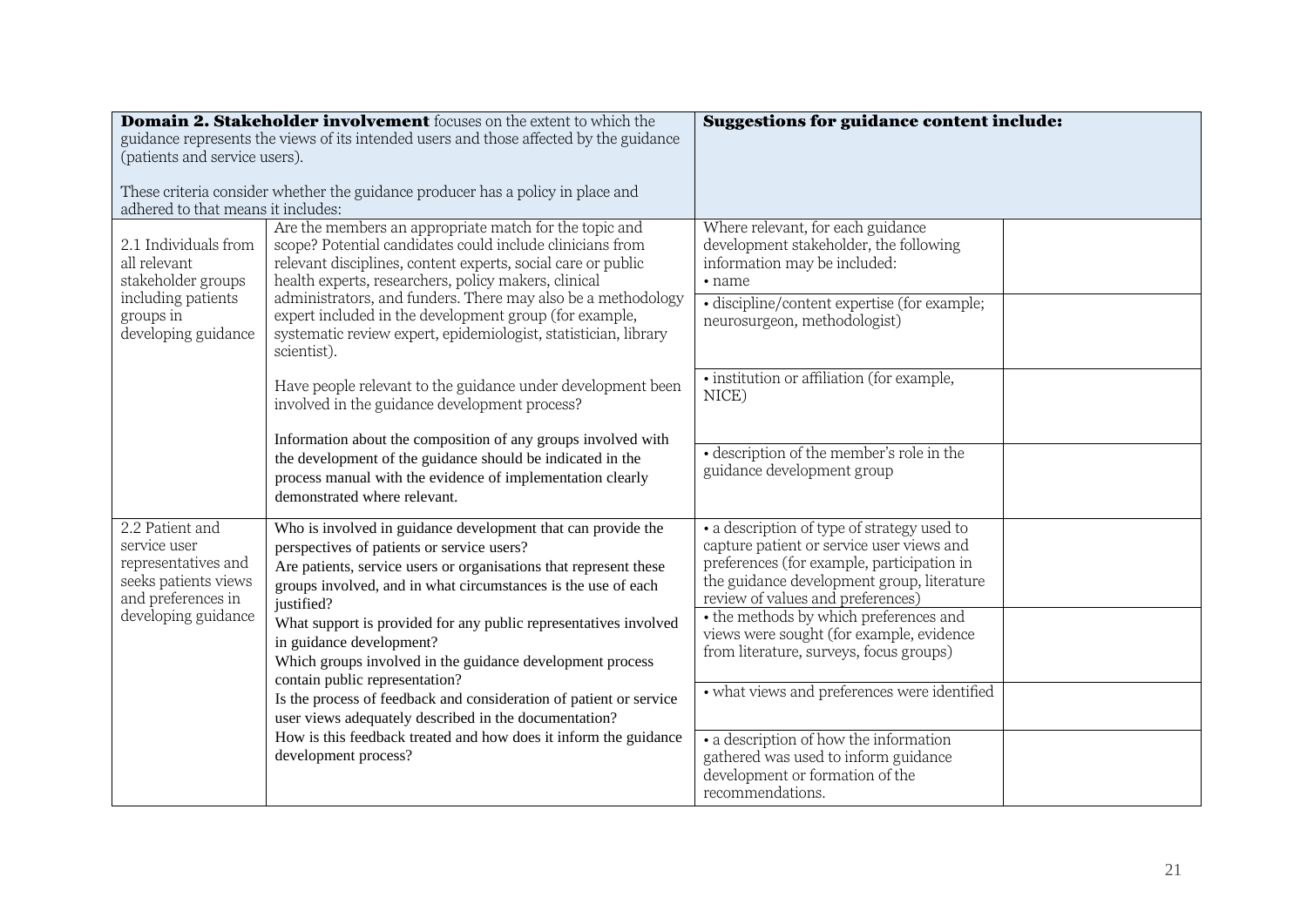| 2.3 Representative<br>intended users in<br>developing guidance | Are specific professions described as intended users for a piece of<br>guidance?<br>If so is there evidence as to how and when the specific intended<br>user is involved in the development of the guidance?<br>Does the guidance include information to demonstrate how users | • a clear description of the intended<br>guidance audience and how the guidance<br>may be used will define the types of<br>professions to evidence                                                              |  |
|----------------------------------------------------------------|--------------------------------------------------------------------------------------------------------------------------------------------------------------------------------------------------------------------------------------------------------------------------------|-----------------------------------------------------------------------------------------------------------------------------------------------------------------------------------------------------------------|--|
|                                                                | have been involved in development?<br>Evidence that the target audience are involved in guidance<br>development should be demonstrated.                                                                                                                                        | • explanation of when and how any<br>intended users should be included in the<br>guidance development process (for example,<br>always include a pharmacist at the peer<br>review stage of guidance development) |  |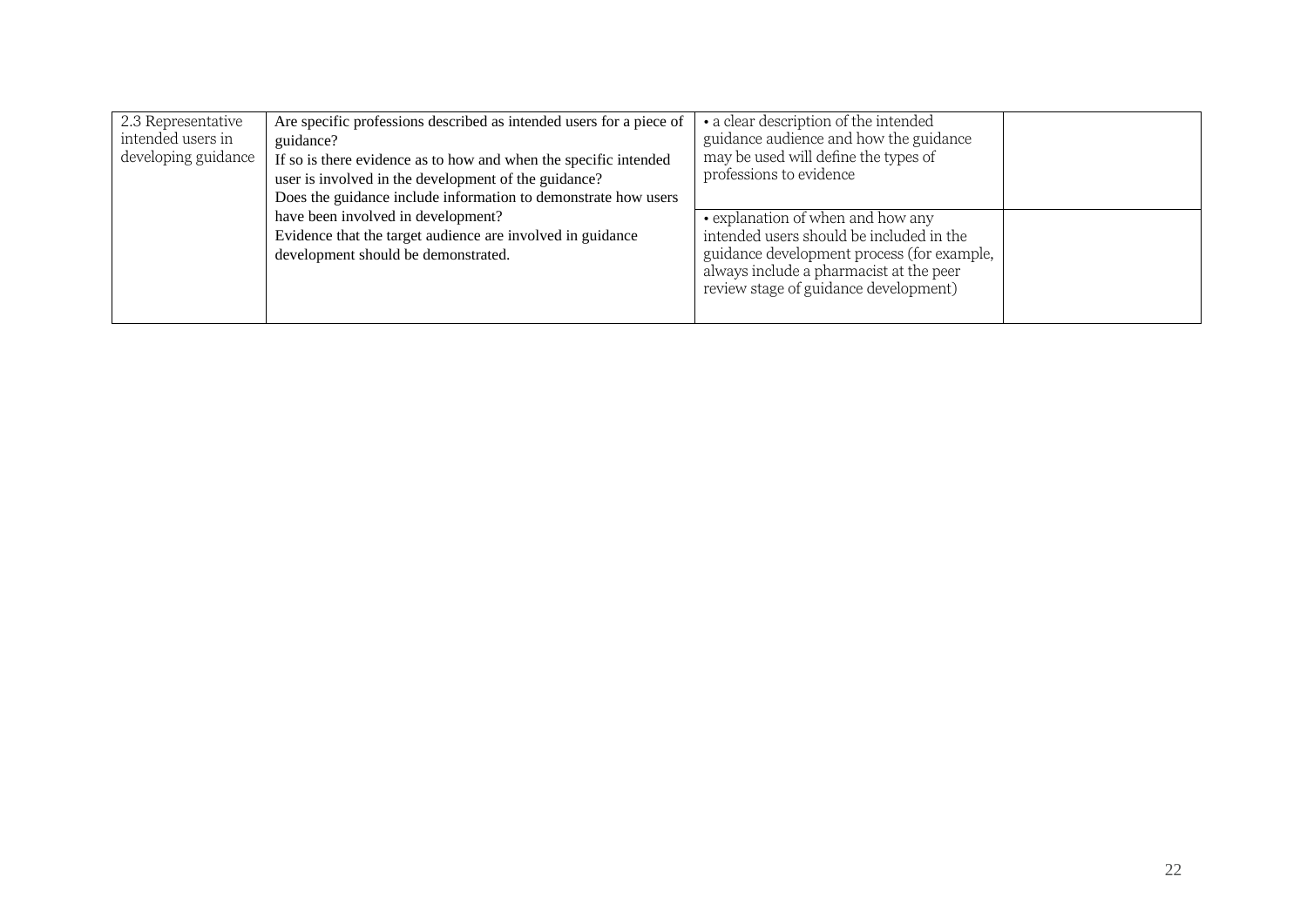| <b>Domain 3. Rigour of development</b> relates to the process used to gather and<br>synthesise information and the methods used to formulate recommendations and<br>update them.<br>These criteria consider whether the guidance producer has a clear policy in place and |                                                                                                                                                                                                                                                                                                                                                                                                                 | <b>Suggestions for guidance content include:</b>                                                                                                                                                                               |  |
|---------------------------------------------------------------------------------------------------------------------------------------------------------------------------------------------------------------------------------------------------------------------------|-----------------------------------------------------------------------------------------------------------------------------------------------------------------------------------------------------------------------------------------------------------------------------------------------------------------------------------------------------------------------------------------------------------------|--------------------------------------------------------------------------------------------------------------------------------------------------------------------------------------------------------------------------------|--|
| adhered to that:                                                                                                                                                                                                                                                          |                                                                                                                                                                                                                                                                                                                                                                                                                 |                                                                                                                                                                                                                                |  |
| 3.1 Requires the<br>guidance producer<br>to use systematic                                                                                                                                                                                                                | Does the process describe a routine and systematic approach<br>to identifying evidence relevant to the guidance?<br>Is the search relevant and appropriate to answer the clinical,<br>health or social care question?<br>Does the process ensure that the search strategy is as<br>comprehensive as possible and executed in a manner free from<br>potential biases and sufficiently detailed to be replicated? | · named electronic database(s) or evidence<br>source(s) where the search was performed<br>(for example, MEDLINE, EMBASE,<br>PsychINFO, CINAHL)                                                                                 |  |
| methods to search<br>for evidence and<br>provide details of the<br>search strategy                                                                                                                                                                                        |                                                                                                                                                                                                                                                                                                                                                                                                                 | • time periods searched (for example,<br>January 1, 2004 to March 31, 2008)                                                                                                                                                    |  |
|                                                                                                                                                                                                                                                                           |                                                                                                                                                                                                                                                                                                                                                                                                                 | • the date the search was performed                                                                                                                                                                                            |  |
|                                                                                                                                                                                                                                                                           |                                                                                                                                                                                                                                                                                                                                                                                                                 | • search terms used (for example, text<br>words, indexing terms)                                                                                                                                                               |  |
|                                                                                                                                                                                                                                                                           |                                                                                                                                                                                                                                                                                                                                                                                                                 | • where searches for evidence are performed<br>outside the routine systematic searches, this<br>should be described and the reasoning<br>explained (for example, some disciplines<br>lack a rigorous controlled evidence base) |  |
| 3.2 Requires the<br>guidance producers<br>to state the criteria<br>and reasons for<br>inclusion or<br>exclusion of                                                                                                                                                        | Does the process ensure that there is a rationale given for the<br>stated inclusion/exclusion criteria?<br>Do inclusion/exclusion criteria align with the health/clinical/<br>social care /safety question(s)?<br>The process should ensure that guidance describes when and why                                                                                                                                | explanation of what criteria have been used<br>for inclusion/exclusion of evidence or<br>reference to where these criteria can be<br>found. Specific inclusion/exclusion criteria<br>may be based on:                          |  |
| evidence identified<br>by the evidence<br>review                                                                                                                                                                                                                          | specific exclusions and inclusions are used and where this can be<br>found. The reasoning behind the inclusions/exclusions should be<br>clear. There may be more than one point for inclusion and<br>exclusion. First there may be exclusions specified during the                                                                                                                                              | • target population (patients service users,<br>public) characteristics                                                                                                                                                        |  |
|                                                                                                                                                                                                                                                                           | evidence searching, for example, only English language studies                                                                                                                                                                                                                                                                                                                                                  | · study design                                                                                                                                                                                                                 |  |
|                                                                                                                                                                                                                                                                           | used. Secondly evidence should be provided as to why a piece of<br>evidence is excluded after being identified by the evidence                                                                                                                                                                                                                                                                                  | • comparisons (if relevant)                                                                                                                                                                                                    |  |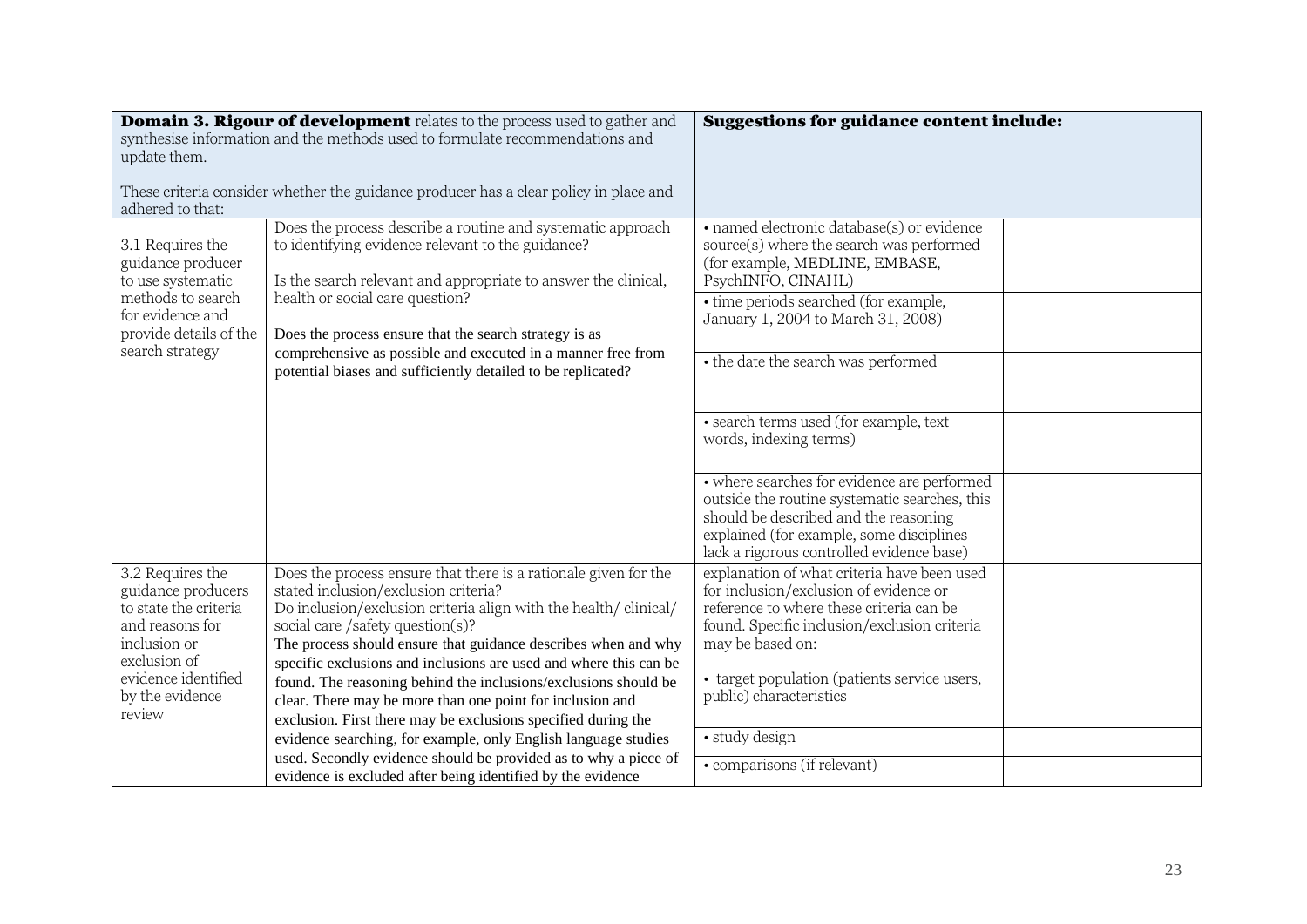|                                                                                                                                 | search, for example excluded on grounds of relevancy. This                                                                                                                                                                                                                                                                                                                                                                                 | • outcomes                                                                                                                                                                                                                                                                                                                                                                                                                                                                                                                                                                                                                         |  |
|---------------------------------------------------------------------------------------------------------------------------------|--------------------------------------------------------------------------------------------------------------------------------------------------------------------------------------------------------------------------------------------------------------------------------------------------------------------------------------------------------------------------------------------------------------------------------------------|------------------------------------------------------------------------------------------------------------------------------------------------------------------------------------------------------------------------------------------------------------------------------------------------------------------------------------------------------------------------------------------------------------------------------------------------------------------------------------------------------------------------------------------------------------------------------------------------------------------------------------|--|
|                                                                                                                                 | should be documented and provided as evidence of<br>implementation of the process.                                                                                                                                                                                                                                                                                                                                                         | • language (if relevant)                                                                                                                                                                                                                                                                                                                                                                                                                                                                                                                                                                                                           |  |
|                                                                                                                                 |                                                                                                                                                                                                                                                                                                                                                                                                                                            | • context (if relevant).                                                                                                                                                                                                                                                                                                                                                                                                                                                                                                                                                                                                           |  |
| 3.3 Describes the<br>strengths and<br>limitations of the<br>body of evidence<br>and acknowledges<br>any areas of<br>uncertainty | Has an assessment tool or other form of critical appraisal tool<br>been used and if so is this fit for purpose and the choice of<br>appraisal explained?<br>Are the different grades showing the evidence strength described<br>in full?<br>Are the descriptions appropriate, objective and unbiased?<br>All interpretations should be systematically applied. If a weaker<br>evidence base has been used is it clear why this was chosen? | • type of evidence used and why<br>• descriptions of how the body of evidence<br>was evaluated for bias and how it was<br>interpreted.<br>Aspects upon which to frame descriptions<br>include the:<br>• study design(s) included in body of<br>evidence<br>• study methodology limitations (sampling,<br>blinding, allocation concealment, analytical<br>methods)<br>• appropriateness/relevance of primary and<br>secondary outcomes considered<br>• consistency of results across studies<br>· direction of results across studies<br>• magnitude of benefit versus magnitude of<br>harm<br>• applicability to practice context. |  |
| 3.4 Describes the<br>method used to<br>arrive at<br>recommendations<br>(for example, a                                          | Is it clear what process was used to arrive at the<br>recommendations?                                                                                                                                                                                                                                                                                                                                                                     | • a description of the recommendation<br>development process (for example, steps<br>used in modified Delphi technique, voting<br>procedures that were considered)                                                                                                                                                                                                                                                                                                                                                                                                                                                                  |  |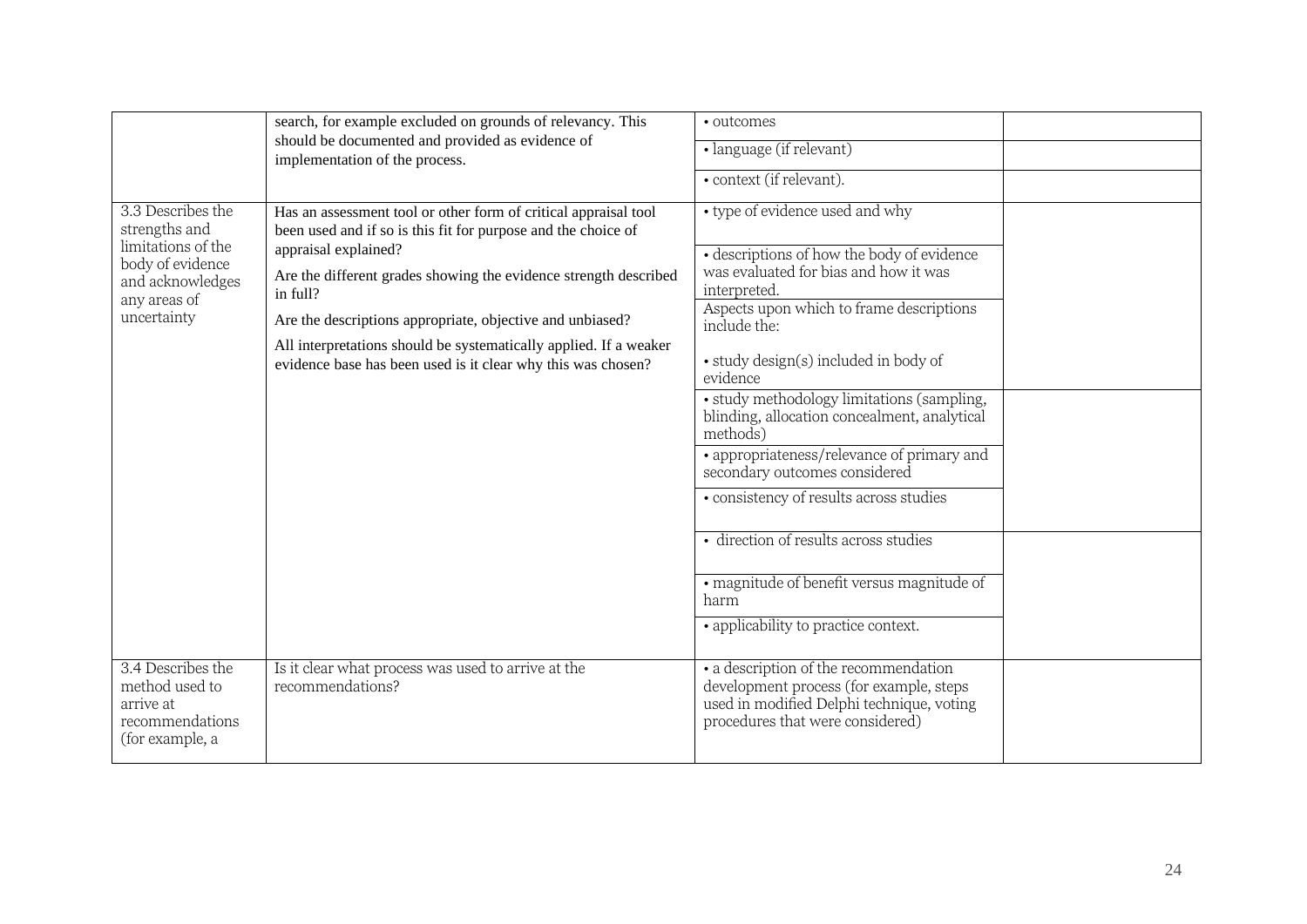| voting system or<br>formal consensus<br>techniques like<br>Delphi consensus)                                                                | Were the methods appropriate?<br>How does the process used to manage any conflicts of interest<br>affect how recommendations are reached?<br>A description of the methods used to formulate the<br>recommendations and how final decisions were arrived at should<br>be provided. Areas of disagreement and methods of resolving<br>them should be specified. For example, in a voting system what is<br>the resolution process?<br>Does the chair have the power of veto?                                                                                              | • the outcomes of the recommendation<br>development process (for example, extent to<br>which consensus was reached, outcome of<br>voting procedures)<br>• a description of how the process influenced<br>the recommendations for example, results of<br>Delphi technique influence final<br>recommendation, alignment with<br>recommendations and the final vote.                                                    |  |
|---------------------------------------------------------------------------------------------------------------------------------------------|-------------------------------------------------------------------------------------------------------------------------------------------------------------------------------------------------------------------------------------------------------------------------------------------------------------------------------------------------------------------------------------------------------------------------------------------------------------------------------------------------------------------------------------------------------------------------|----------------------------------------------------------------------------------------------------------------------------------------------------------------------------------------------------------------------------------------------------------------------------------------------------------------------------------------------------------------------------------------------------------------------|--|
| 3.5 Requires the<br>guidance producers<br>to consider the<br>health benefits, side<br>effects and risks in<br>formulating<br>recommendation | Is the discussion of benefit versus risk an integral part of the<br>guidance development process in weighing up the alternatives<br>and arriving at recommendations?<br>Does the process describe how benefits and harms are weighed up<br>and evaluated in making recommendations?<br>This may only be noted in the recommendations. For example,<br>this may be done by comparing treatments or describing the risks<br>for each treatment considered or simply an explanation as to why<br>the guidance recommends a treatment even if the risks are<br>significant. | • supporting data and report of<br>benefits/harms/side effects/risks<br>• reporting of the balance/trade-off between<br>benefits and harms/side effects/risks<br>• recommendations reflect considerations of<br>both benefits and harms/side effects/risks                                                                                                                                                           |  |
| 3.6 Describes the<br>processes of external<br>peer review                                                                                   | Are the external reviewers relevant and appropriate to the<br>scope of the guidance?<br>Was there a rationale given for choosing the included<br>reviewers?<br>How was information from the external review used by the<br>guidance development group?<br>The methodology by which the process of external peer review<br>is performed should be documented. External reviewers<br>should be independent from the specific guidance production<br>process.                                                                                                              | • purpose and intent of the external review<br>(for example, to improve quality, gather<br>feedback on draft recommendations, assess<br>applicability and feasibility, disseminate<br>evidence)<br>· methods taken to undertake the external<br>review (for example, rating scale, open-<br>ended questions)<br>• description of the external reviewers (for<br>example, number, type of reviewers,<br>affiliations) |  |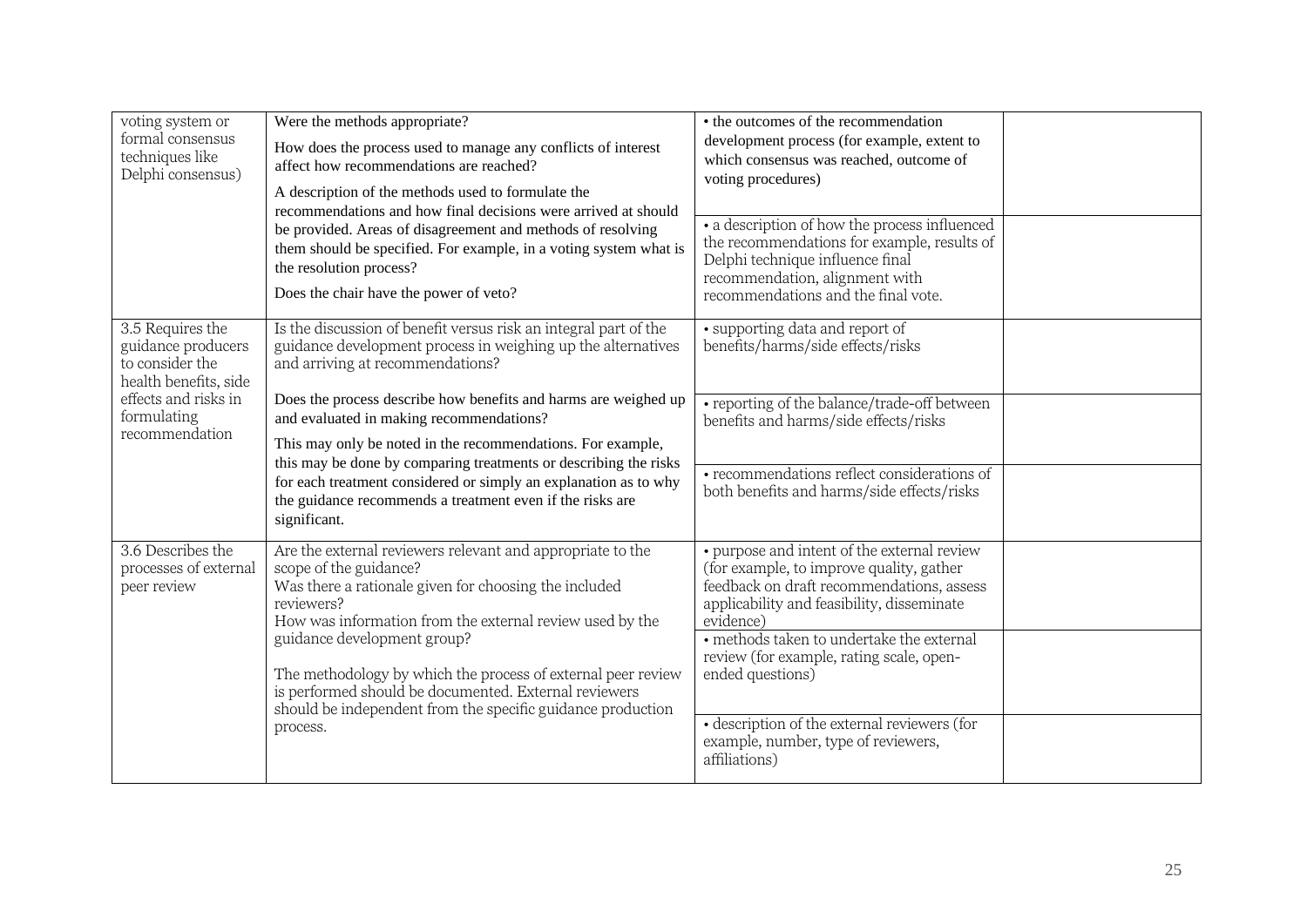|                                                                             |                                                                                                                                                                                                                       | • outcomes/information gathered from the<br>external review (for example, summary of<br>key findings)                                                                                                                                                 |  |
|-----------------------------------------------------------------------------|-----------------------------------------------------------------------------------------------------------------------------------------------------------------------------------------------------------------------|-------------------------------------------------------------------------------------------------------------------------------------------------------------------------------------------------------------------------------------------------------|--|
|                                                                             |                                                                                                                                                                                                                       | • description of how the information<br>gathered was used to inform the guidance<br>development process and/or formation of<br>the recommendations (for example,<br>guidance panel considered results of review<br>in forming final recommendations). |  |
| 3.7 Describes the<br>process of updating<br>guidance and<br>maintaining and | Is enough information provided to know when an update will<br>occur or what criteria would trigger an update for a piece of<br>guidance? Is the updating schedule documented for the<br>guidance development process? | • a statement that the guidance will be<br>updated, and a description of what would<br>cause an update                                                                                                                                                |  |
| improving guidance<br>quality                                               | A clear statement about the procedure for updating the guidance<br>should be provided. The timescales for reviews of process should<br>also be documented. There may be an internal review group                      | • the explicit time interval or criteria to guide<br>decisions about when an update will occur                                                                                                                                                        |  |
|                                                                             | which aims to look at the quality of the guidance development<br>process at defined intervals.                                                                                                                        | • the methodology for the updating<br>procedure is reported.                                                                                                                                                                                          |  |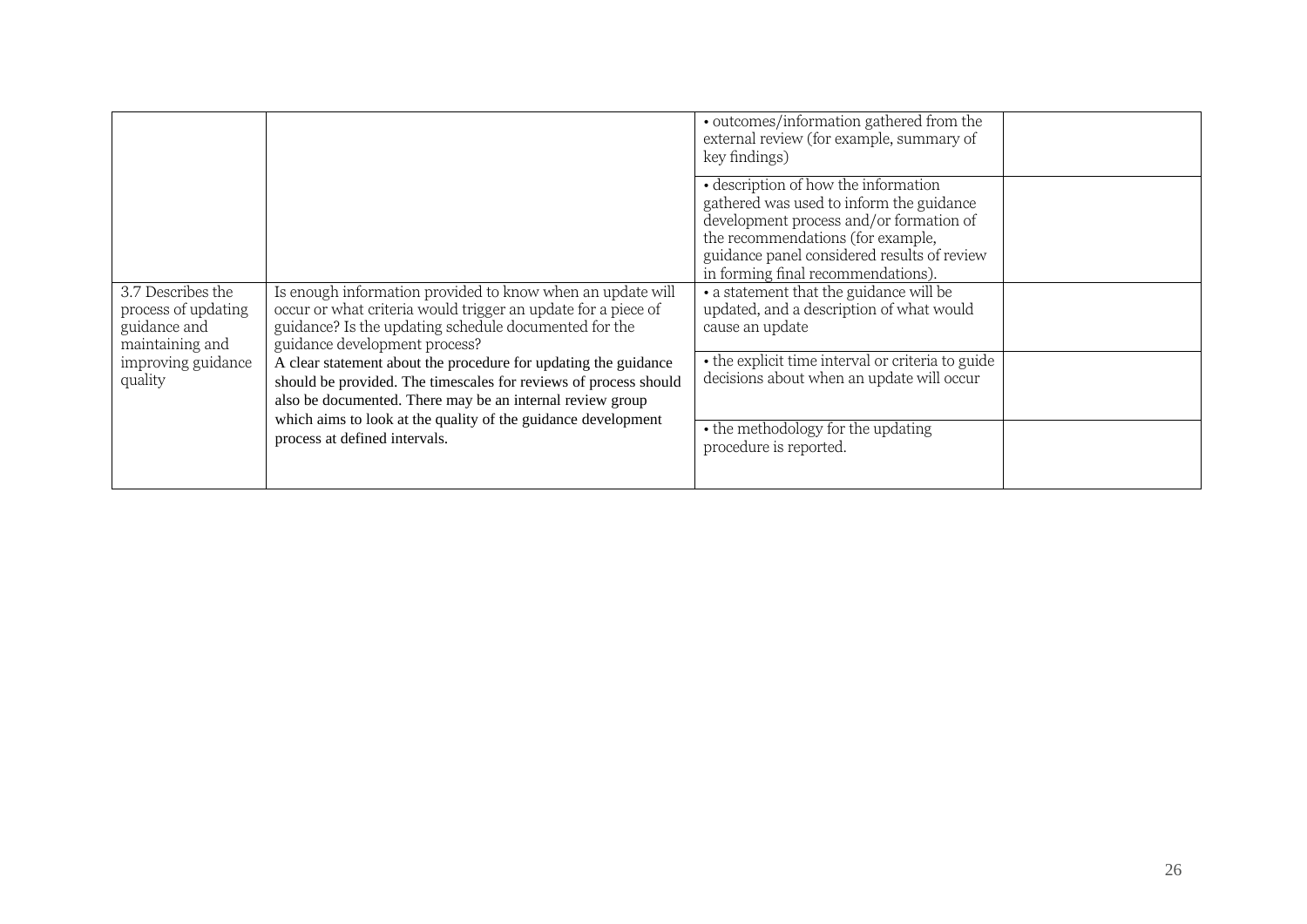| Domian 4. Clarity and presentation deals with the language and format of the<br>guidance.             |                                                                                                                                                                                                                                                                                       | <b>Suggestions for guidance content include:</b>                                                                                                 |  |
|-------------------------------------------------------------------------------------------------------|---------------------------------------------------------------------------------------------------------------------------------------------------------------------------------------------------------------------------------------------------------------------------------------|--------------------------------------------------------------------------------------------------------------------------------------------------|--|
|                                                                                                       | These criteria consider whether the guidance producer ensures that:                                                                                                                                                                                                                   |                                                                                                                                                  |  |
| 4.1 The<br>recommendations<br>are specific,                                                           | Are the key recommendations appropriately selected and do<br>they reflect the questions and issues intended to be addressed<br>by the guidance?                                                                                                                                       | • a description of recommendations<br>highlighted in some way to ensure they are<br>clearly identifiable                                         |  |
| unambiguous and<br>clearly identifiable                                                               | Are the recommendations precisely worded to avoid<br>ambiguity?                                                                                                                                                                                                                       | · specific recommendations that are<br>grouped together in one section                                                                           |  |
|                                                                                                       | Are the circumstances and recommendations clearly linked so<br>that it is clear what action is required under the circumstances?                                                                                                                                                      | · identification of the intent or purpose of<br>the recommended action (for example, to<br>improve quality of life, to decrease side<br>effects) |  |
|                                                                                                       | Are recommendations displayed prominently or highlighted in<br>the relevant sections?                                                                                                                                                                                                 | · identification of the relevant population<br>(for example, patients, public)                                                                   |  |
|                                                                                                       |                                                                                                                                                                                                                                                                                       | · caveats or qualifying statements, if<br>relevant (for example, patients or conditions<br>for whom the recommendations would not<br>apply)      |  |
|                                                                                                       |                                                                                                                                                                                                                                                                                       | • an explicit statement reflecting any<br>uncertainty in the interpretation and<br>discussion of the evidence, within the<br>recommendations.    |  |
| 4.2 The different<br>options for<br>management of the<br>condition or options<br>for intervention are | This criterion may be more relevant to guidance that is broad<br>in scope (for example, covering the management of a condition<br>or issue rather than focusing on a particular set of<br>interventions for a specific condition/issue). Is the guidance<br>broad or narrow in scope? | • a description of options                                                                                                                       |  |
| clearly presented                                                                                     | In the event of multiple recommendations (for example,<br>management guidance), is it clear what each recommendation<br>applies to?                                                                                                                                                   | • a description of population or situation<br>most appropriate to each option                                                                    |  |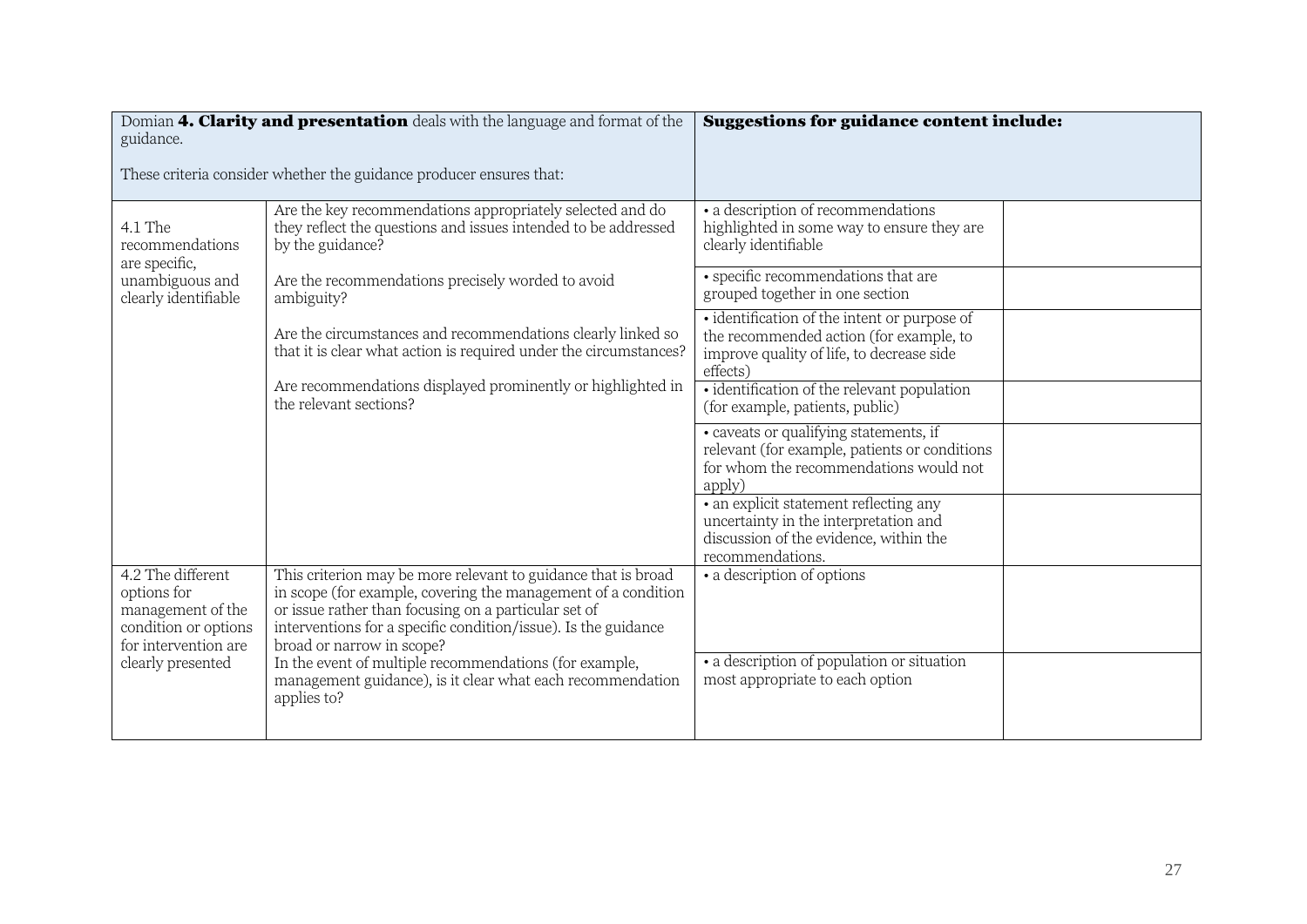|                                                                                                                                                                                                                                                                                                                                                                                                                                                                                                                                                                                                                                                      | It is important to note that in some instances, evidence is not<br>always clear cut and there may be uncertainty about the best care<br>option(s). In this case, the uncertainty should be stated in the<br>guidance with supporting evidence | • a link back to the specific questions and<br>issues covered by the guidance                               |  |
|------------------------------------------------------------------------------------------------------------------------------------------------------------------------------------------------------------------------------------------------------------------------------------------------------------------------------------------------------------------------------------------------------------------------------------------------------------------------------------------------------------------------------------------------------------------------------------------------------------------------------------------------------|-----------------------------------------------------------------------------------------------------------------------------------------------------------------------------------------------------------------------------------------------|-------------------------------------------------------------------------------------------------------------|--|
| 4.3 The date of<br>From looking at the guidance can you clearly see:<br>• the date of publication<br>search, the date of<br>• the date the guidance was last updated<br>publication or last<br>• the date the guidance is to be reviewed<br>update and the<br>• the dates covered by the evidence search?<br>proposed date for<br>review are clearly<br>for how the dates are monitored? Does the process describe<br>stated<br>with reasoning how any dates are decided and where the<br>evidence for these dates will be found in guidance examples?<br>Publication, amendment and review dates are current and<br>published on the final document | Does the process documentation provide a coherent structure                                                                                                                                                                                   | • dates of production and publication                                                                       |  |
|                                                                                                                                                                                                                                                                                                                                                                                                                                                                                                                                                                                                                                                      |                                                                                                                                                                                                                                               | • date of next review and updating schedule<br>(for example, a three year updating schedule<br>is followed) |  |
|                                                                                                                                                                                                                                                                                                                                                                                                                                                                                                                                                                                                                                                      | • dates of all searches covered (for example<br>if the guidance is an update there may be<br>more than one set of dates of search<br>indicated).                                                                                              |                                                                                                             |  |
| 4.4 The content and<br>Does the language used in the guidance match the target<br>audience (as defined in response to criterion 1.3)? Technical<br>style of the guidance<br>is suitable for the<br>language used in guidance may be appropriate if the target                                                                                                                                                                                                                                                                                                                                                                                        | • a description of target audience, including<br>patients where appropriate                                                                                                                                                                   |                                                                                                             |  |
| specified target<br>audience. If the<br>public, patients or<br>service users are<br>part of this audience,<br>the language should<br>be appropriate                                                                                                                                                                                                                                                                                                                                                                                                                                                                                                  | audience is a technical one, for example policy guidance for a<br>laboratory audience.                                                                                                                                                        | • evidence that different formats have been<br>considered, linking to the equality impact<br>assessment.    |  |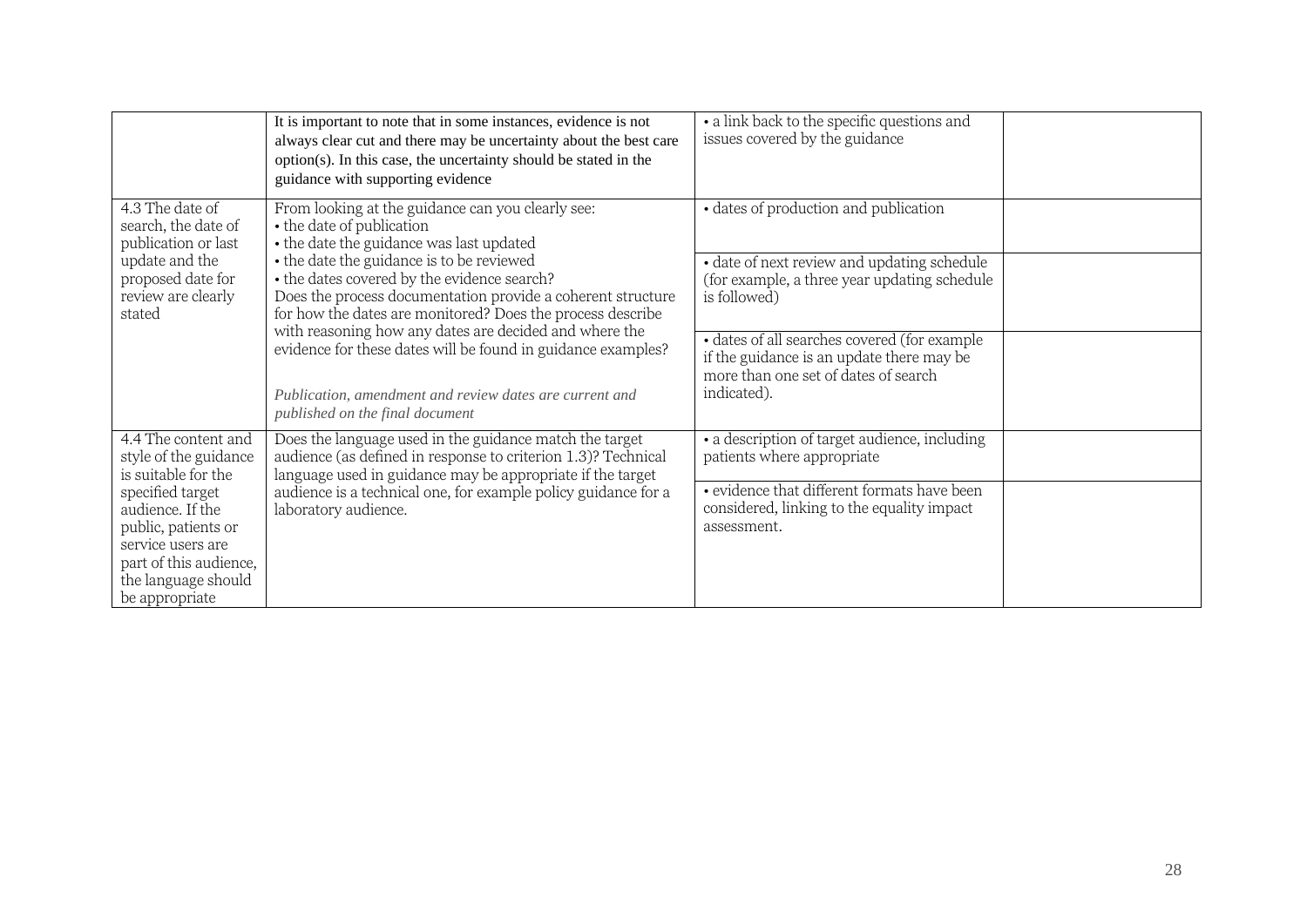|                                        | Domain 5. Applicability deals with the likely organisational, behavioural and cost                               | <b>Suggestions for guidance content include:</b>                                 |  |
|----------------------------------------|------------------------------------------------------------------------------------------------------------------|----------------------------------------------------------------------------------|--|
| implications of applying the guidance. |                                                                                                                  |                                                                                  |  |
|                                        | These criteria consider whether the guidance producer routinely consider:                                        |                                                                                  |  |
| 5.1 Publishing                         | Is there information about the development of the                                                                | • an implementation section, or reference to                                     |  |
| support tools to aid                   | implementation tools and validation procedures?                                                                  | where this can be found                                                          |  |
| implementation of                      |                                                                                                                  | · tools and resources to facilitate application,                                 |  |
| guidance                               | Has the use of each piece of guidance been considered?                                                           | for example:                                                                     |  |
|                                        | For example if the guidance is designed for use at a hospital                                                    | guidance summary documents                                                       |  |
|                                        | bedside are the support tools appropriate for this rather than<br>producing the same support tools in all cases. | links to check lists, algorithms o                                               |  |
|                                        |                                                                                                                  | links to how-to manuals                                                          |  |
|                                        |                                                                                                                  | solutions linked to barrier analysis<br>(see criterion 5.2)                      |  |
|                                        |                                                                                                                  | outcome of pilots and lessons<br>learned                                         |  |
|                                        |                                                                                                                  | · directions on how users can access tools<br>and resources.                     |  |
| 5.2 Discussion of                      | Does the guidance suggest specific strategies to overcoming                                                      | • identification of the types of cost                                            |  |
| potential                              | the barriers?                                                                                                    | information that were considered (for                                            |  |
| organisational and                     |                                                                                                                  | example, economic evaluations, drug                                              |  |
| financial barriers in<br>applying its  | Were appropriate experts or intended users involved in finding<br>and analysing cost/organisational information? | acquisition costs)                                                               |  |
| recommendations                        |                                                                                                                  | • the methods by which the cost information                                      |  |
|                                        |                                                                                                                  | was sought (for example, a health economist                                      |  |
|                                        |                                                                                                                  | was part of the guidance development                                             |  |
|                                        |                                                                                                                  | panel, the use of health technology                                              |  |
|                                        |                                                                                                                  | assessments for specific drugs)                                                  |  |
|                                        |                                                                                                                  | • identification of the types of facilitators                                    |  |
|                                        |                                                                                                                  | and barriers that were considered                                                |  |
|                                        |                                                                                                                  |                                                                                  |  |
|                                        |                                                                                                                  | • the methods by which information<br>regarding the facilitators and barriers to |  |
|                                        |                                                                                                                  | implementing recommendations were                                                |  |
|                                        |                                                                                                                  | sought (for example, feedback from key                                           |  |
|                                        |                                                                                                                  | stakeholders, pilot testing of guidance before                                   |  |
|                                        |                                                                                                                  |                                                                                  |  |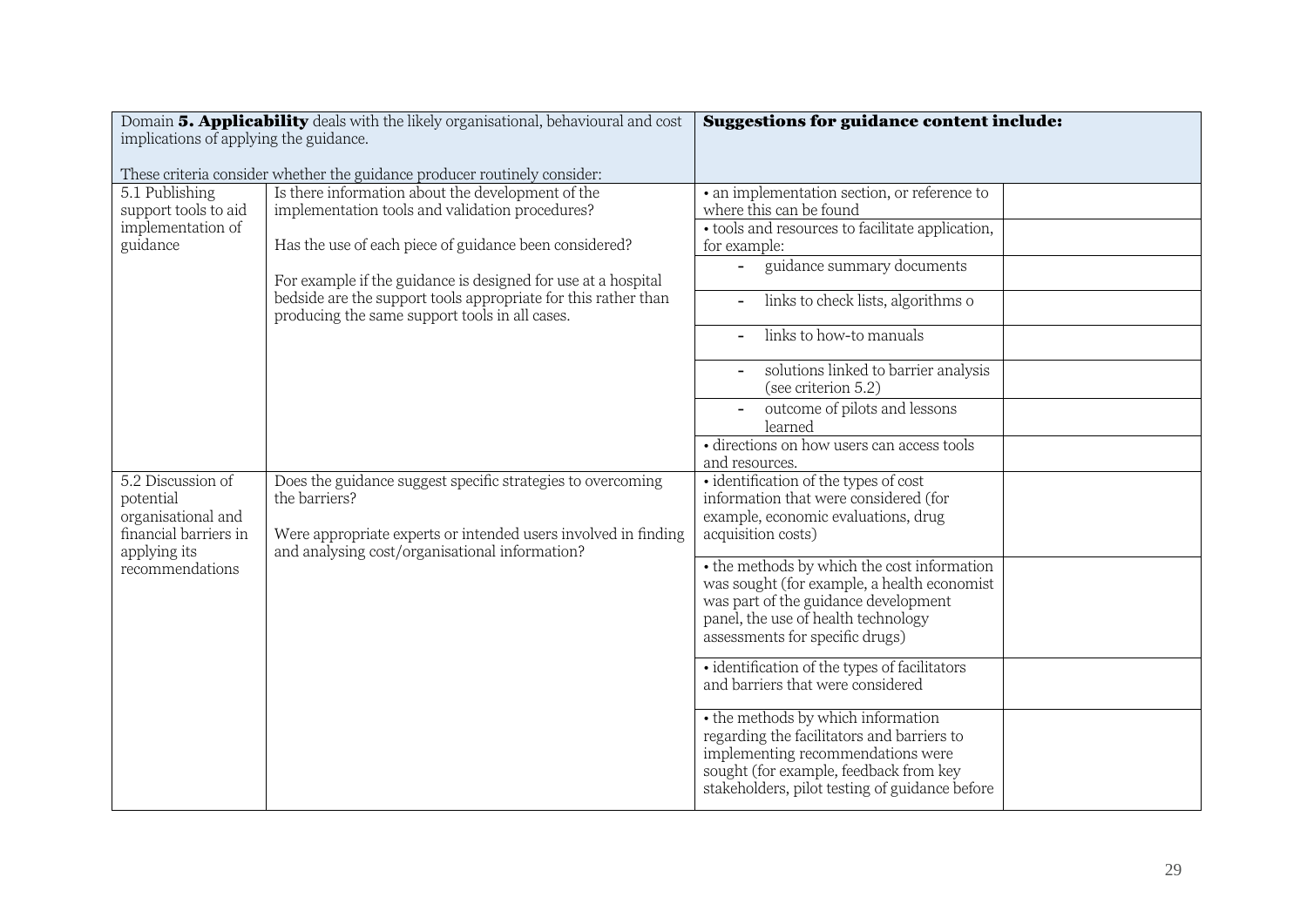|                     |                                                                                                                                                                                                                                                                                                              | widespread implementation)                      |  |
|---------------------|--------------------------------------------------------------------------------------------------------------------------------------------------------------------------------------------------------------------------------------------------------------------------------------------------------------|-------------------------------------------------|--|
|                     |                                                                                                                                                                                                                                                                                                              | • a description of, or information on the       |  |
|                     |                                                                                                                                                                                                                                                                                                              | types of facilitators and barriers that         |  |
|                     |                                                                                                                                                                                                                                                                                                              | emerged from the inquiry (for example,          |  |
|                     |                                                                                                                                                                                                                                                                                                              | practitioners have the skills to deliver the    |  |
|                     |                                                                                                                                                                                                                                                                                                              | recommended care, sufficient equipment is       |  |
|                     |                                                                                                                                                                                                                                                                                                              | not available to ensure all eligible members    |  |
|                     |                                                                                                                                                                                                                                                                                                              | of the population receive mammography).         |  |
| 5.3 Review criteria | Are a range of criteria provided including process measures,                                                                                                                                                                                                                                                 | • identification of criteria to assess guidance |  |
| for monitoring      | behavioural measures, and clinical, health or social care                                                                                                                                                                                                                                                    | implementation or adherence to                  |  |
| and/or audit        | outcomes?                                                                                                                                                                                                                                                                                                    | recommendations                                 |  |
| purposes within     |                                                                                                                                                                                                                                                                                                              | • the criteria for assessing impact of          |  |
| each product        | Is a process in place for audit or monitoring of guidance<br>implementation?<br>The process documents and/or the guidance should explain<br>how the implementation of each piece of guidance will be<br>assessed as applicable. This may be done by a physical audit,<br>feedback or a data collection tool. | implementing the recommendations                |  |
|                     |                                                                                                                                                                                                                                                                                                              |                                                 |  |
|                     |                                                                                                                                                                                                                                                                                                              | • advice on the frequency and interval of       |  |
|                     |                                                                                                                                                                                                                                                                                                              | measurement                                     |  |
|                     |                                                                                                                                                                                                                                                                                                              |                                                 |  |
|                     |                                                                                                                                                                                                                                                                                                              | • descriptions or operational definitions of    |  |
|                     |                                                                                                                                                                                                                                                                                                              | how the criteria should be measured.            |  |
|                     |                                                                                                                                                                                                                                                                                                              |                                                 |  |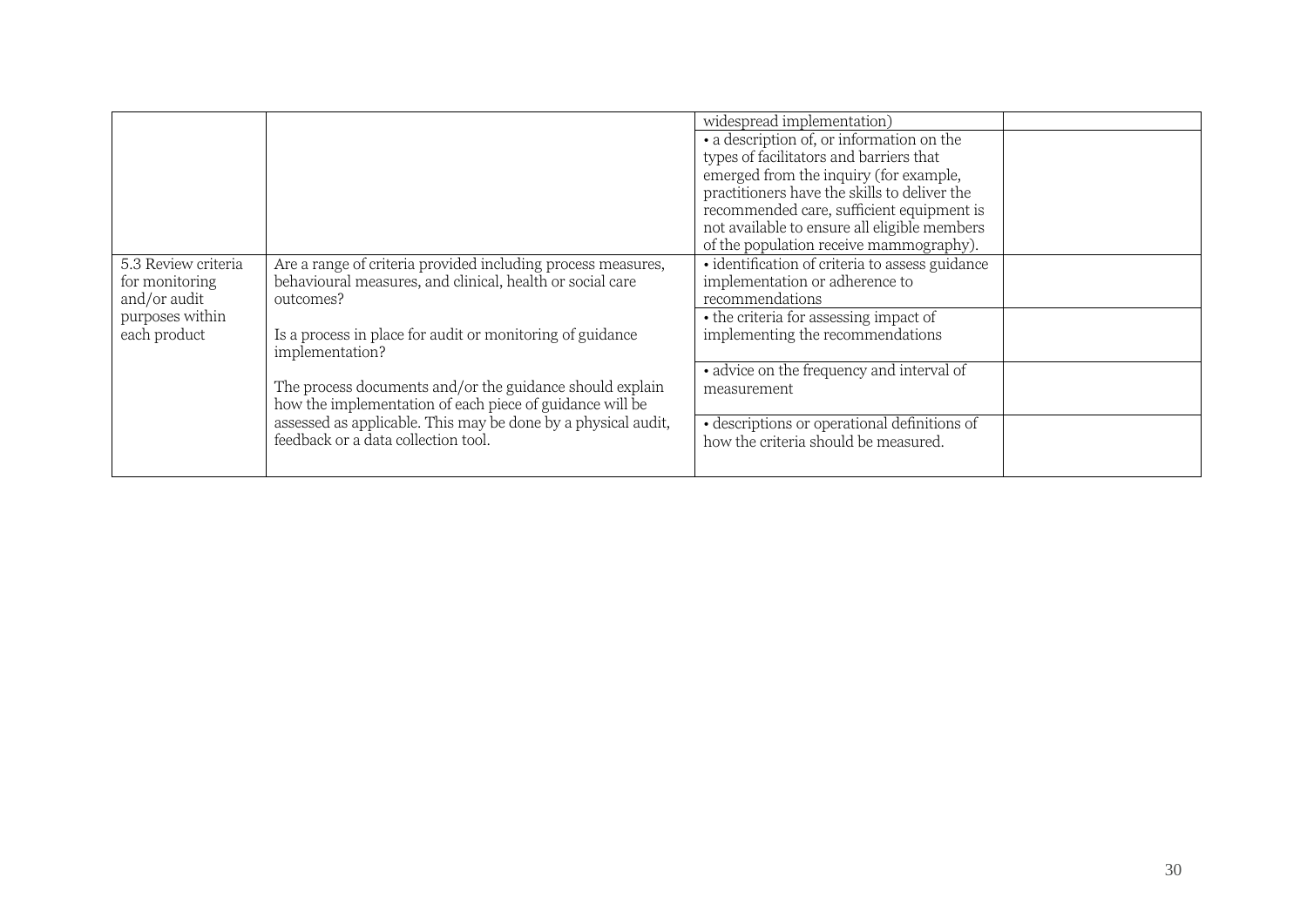| Domain 6. Editorial Independence is concerned with the independence of the<br>recommendations, acknowledgement of possible conflicts of interest, the credibility of<br>the guidance in general and their recommendations in particular. |                                                                                                                                                                                                                                                                                                                                                                                                                                                                                                                                                                                                                                                                                     | <b>Suggestions for guidance content include:</b>                                                                                                            |  |
|------------------------------------------------------------------------------------------------------------------------------------------------------------------------------------------------------------------------------------------|-------------------------------------------------------------------------------------------------------------------------------------------------------------------------------------------------------------------------------------------------------------------------------------------------------------------------------------------------------------------------------------------------------------------------------------------------------------------------------------------------------------------------------------------------------------------------------------------------------------------------------------------------------------------------------------|-------------------------------------------------------------------------------------------------------------------------------------------------------------|--|
|                                                                                                                                                                                                                                          | These criteria consider whether the guidance producer:                                                                                                                                                                                                                                                                                                                                                                                                                                                                                                                                                                                                                              |                                                                                                                                                             |  |
| 6.1 Ensures editorial<br>independence from<br>the funding body                                                                                                                                                                           | How did the guidance development group address potential<br>influence from the funding body/people involved in<br>developing the guidance?                                                                                                                                                                                                                                                                                                                                                                                                                                                                                                                                          | • a clear description of the authoring process<br>used by the guidance producer                                                                             |  |
|                                                                                                                                                                                                                                          | A fit for purpose policy on the authoring process is required. It<br>should include an explicit statement that editorial<br>independence has been achieved and explain how it considers<br>that this has been done.                                                                                                                                                                                                                                                                                                                                                                                                                                                                 | • document the guideline development<br>group to explain its independence from the<br>funding body                                                          |  |
|                                                                                                                                                                                                                                          |                                                                                                                                                                                                                                                                                                                                                                                                                                                                                                                                                                                                                                                                                     | • a statement that bias is negated for people<br>involved in the guidance development<br>process and a description as to how this bias<br>has been negated. |  |
| 6.2 Is transparent<br>about the funding<br>mechanisms for its<br>guidance                                                                                                                                                                | Does the organisation have transparent funding arrangements<br>for its guidance development? Are the processes used to gather<br>and disperse funds been described in enough detail?<br>The guidance producer should ensure that a full description of<br>how the organisation receives and disburses its funding should                                                                                                                                                                                                                                                                                                                                                            | • the name of the funding body or source of<br>funding (or explicit statement of no<br>funding)                                                             |  |
|                                                                                                                                                                                                                                          | be documented and auditable.                                                                                                                                                                                                                                                                                                                                                                                                                                                                                                                                                                                                                                                        | • a statement that the funding body did not<br>influence the content of the guidance.                                                                       |  |
| 6.3 Records and<br>states any potential<br>conflicts of interest<br>of individuals<br>involved in<br>developing the<br>recommendations                                                                                                   | The NICE interpretation for this criterion details high-level<br>requirements for a rigorous and robust conflicts of interest policy.<br>However, it is important that a policy is appropriate to the type of<br>guidance and can be used in practice. It is detrimental to have a<br>policy that prevents individuals from taking part if they can make<br>a valid contribution without compromising the integrity or safety<br>of the recommendations. Some types of guidance will demand<br>more comprehensive policies and will be applied more strictly,<br>because of the overall risk of harm from bias.<br>One way to evaluate this risk is to assess both the risk of bias | • who declared an interest and what the<br>interest was                                                                                                     |  |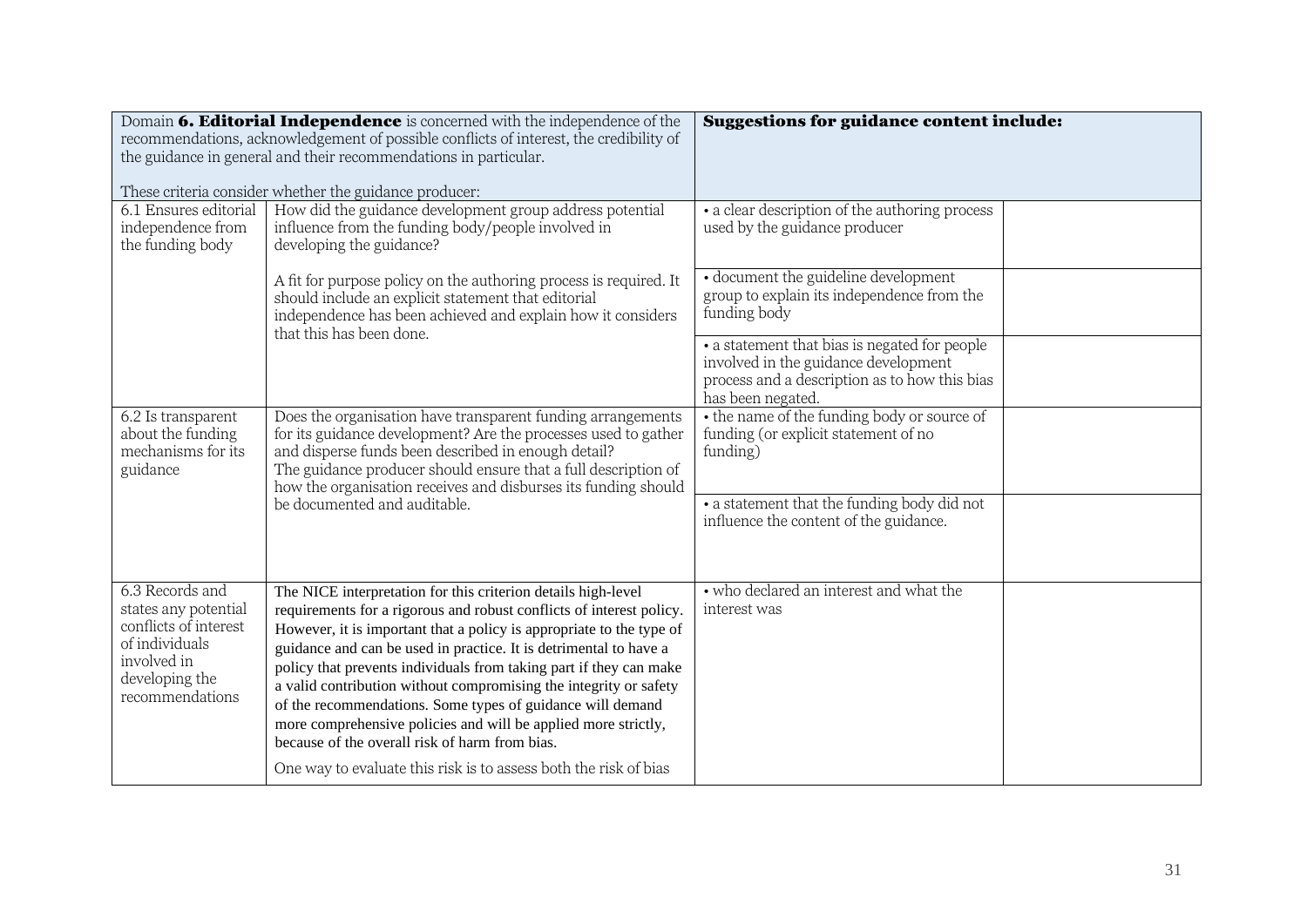|                                                                                                                  | occurring, and the potential harm that might arise from any<br>bias in the recommendations. Factors increasing the risk of<br>bias might include significant commercial implications or an<br>emotive issue with vocal pressure groups; the potential for<br>harm might be increased if the recommendations are widely<br>used or deal with serious risks or side effects. Taking these two<br>factors into account, a guidance product with a high risk of<br>bias and the potential for harm, for example a technology<br>appraisal, would need a very robust conflicts of interest policy.<br>Such a policy might prohibit the involvement of individuals<br>deemed to have any conflicts of interest except under<br>controlled circumstances, whereas a policy for guidance with a<br>lower potential for harm might allow greater inclusion or<br>involvement. Ultimately a submitting organisation must be<br>able to explain in the accreditation application why its policy is<br>balanced and appropriate for the type of guidance it produces. | • what action was taken for those declared<br>interests<br>• information on where the policy for<br>declaring interest can be found   |  |
|------------------------------------------------------------------------------------------------------------------|-----------------------------------------------------------------------------------------------------------------------------------------------------------------------------------------------------------------------------------------------------------------------------------------------------------------------------------------------------------------------------------------------------------------------------------------------------------------------------------------------------------------------------------------------------------------------------------------------------------------------------------------------------------------------------------------------------------------------------------------------------------------------------------------------------------------------------------------------------------------------------------------------------------------------------------------------------------------------------------------------------------------------------------------------------------|---------------------------------------------------------------------------------------------------------------------------------------|--|
| 6.4 Takes account of<br>any potential for<br>bias in the<br>conclusions or<br>recommendations of<br>the guidance | What measures were taken to minimise the influence of<br>competing interests on guidance development or formulation<br>of the recommendations?<br>Have all areas open to bias been considered and measures put<br>in place to reduce or remove bias?                                                                                                                                                                                                                                                                                                                                                                                                                                                                                                                                                                                                                                                                                                                                                                                                      | • a description of the types of competing<br>interests considered                                                                     |  |
|                                                                                                                  |                                                                                                                                                                                                                                                                                                                                                                                                                                                                                                                                                                                                                                                                                                                                                                                                                                                                                                                                                                                                                                                           | • the methods by which potential competing<br>interests were sought.                                                                  |  |
|                                                                                                                  |                                                                                                                                                                                                                                                                                                                                                                                                                                                                                                                                                                                                                                                                                                                                                                                                                                                                                                                                                                                                                                                           | • a description of the competing interests                                                                                            |  |
|                                                                                                                  |                                                                                                                                                                                                                                                                                                                                                                                                                                                                                                                                                                                                                                                                                                                                                                                                                                                                                                                                                                                                                                                           | • a description of how the competing<br>interests influenced the guidance production<br>process and development of<br>recommendations |  |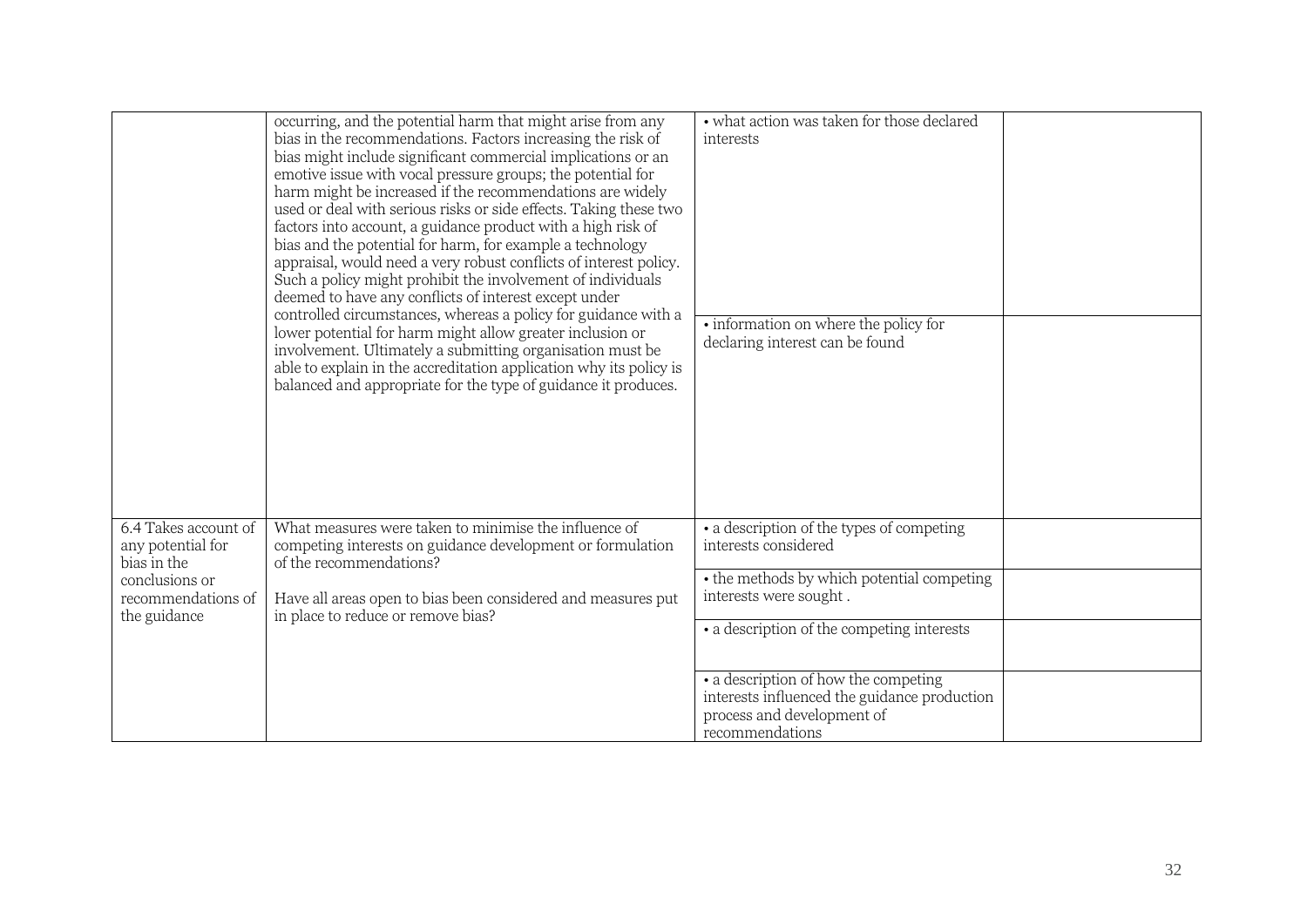# Appendix E: NICE accreditation – evidence to be submitted

## Standard title………………….

<span id="page-32-0"></span>

| <b>Evidence to be submitted to NICE:</b>                                                                                      | <b>Where it can be found</b> |
|-------------------------------------------------------------------------------------------------------------------------------|------------------------------|
| Scope etc                                                                                                                     |                              |
| Literature review                                                                                                             |                              |
| Terms of reference for Task and Finish group                                                                                  |                              |
| List of contributors – steering group, Task and Finish groups,<br>includes lay members and relevant organisations             |                              |
| Declaration of interests for steering group and Task and<br>Finish groups                                                     |                              |
| Terms of Reference for steering group                                                                                         |                              |
| Terms of Reference for Task and Finish groups I and II                                                                        |                              |
| Consultation                                                                                                                  |                              |
| <b>Consultation responses</b>                                                                                                 |                              |
| Implementation support/tools: FAQs, case studies, audit tool,<br>Administration guidance                                      |                              |
| NICE accreditation check list                                                                                                 |                              |
| Professional standards guidance and frameworks process<br>development manual                                                  |                              |
| Our process manual – supporting handbook to 'Professional<br>standards guidance and frameworks process development<br>manual' |                              |
| Steering group meeting notes                                                                                                  |                              |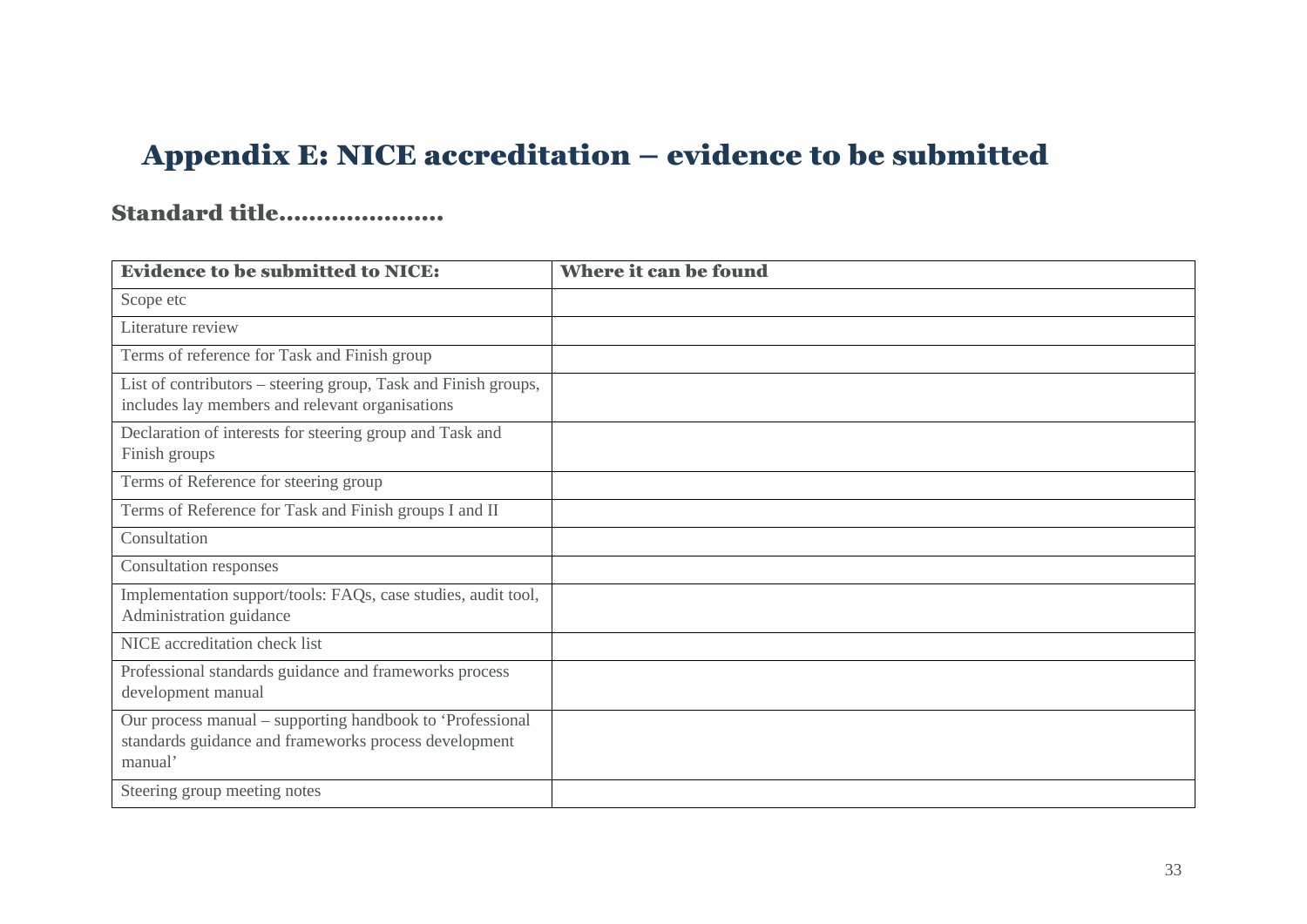| Task and Finish group meetings notes |  |
|--------------------------------------|--|
| $W$ ehsite<br>statistics             |  |